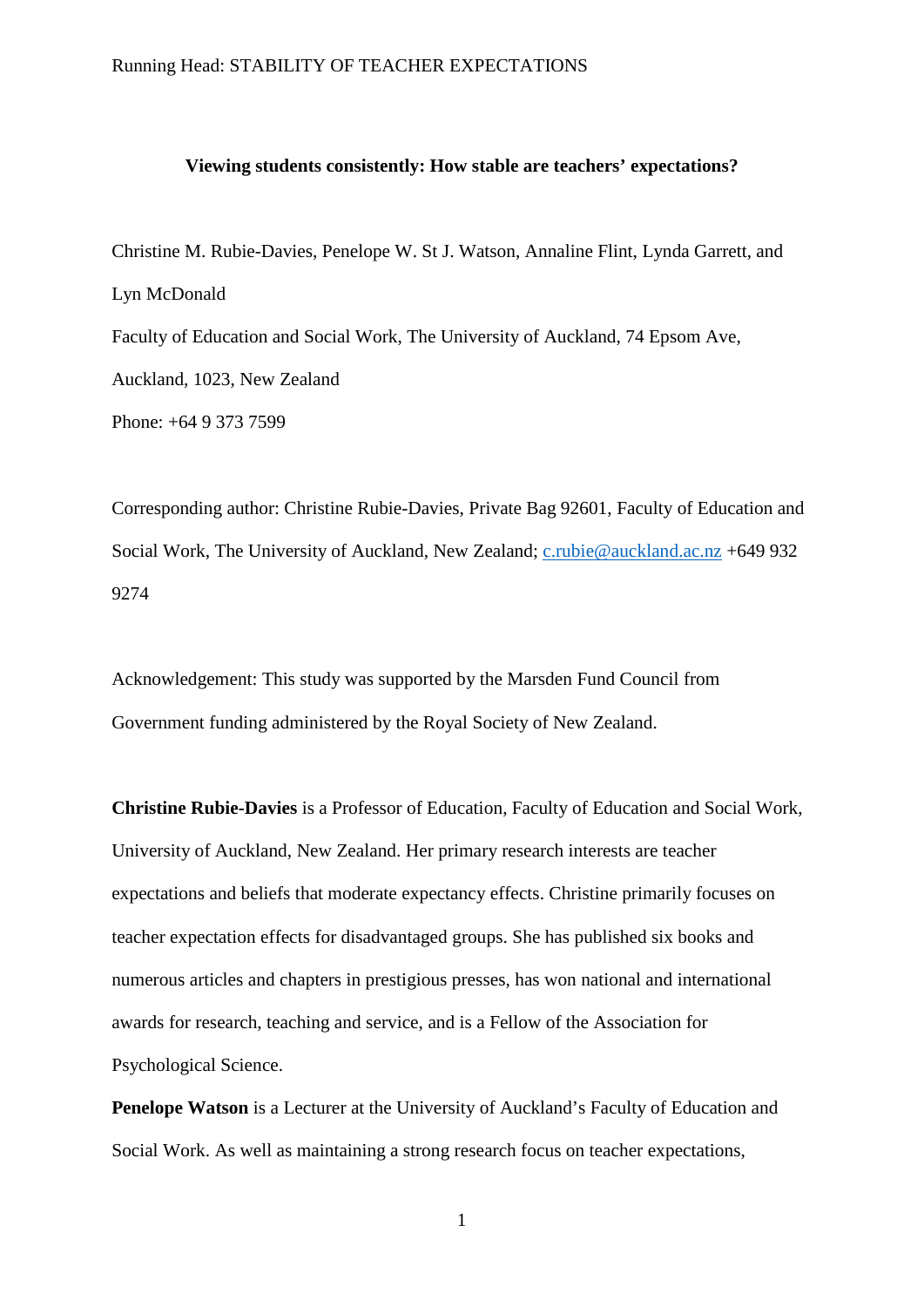her research interests include gender, gender stereotypes and identity, gendered beliefs and expectations, and gender stereotype threat. She is a researcher on several projects exploring, for example, the influence of gendered teacher expectations of academic achievement on male and female students, and the relationship of adolescent gender self-concept with school belonging, ethnic identity, and stress and coping at school.

**Annaline Flint** is a lecturer and researcher in the School of Learning Development and Professional Practice at the University of Auckland's Faculty of Education and Social Work. Her current research is mainly focused on the relationships between various teacher beliefs and how these influence student achievement and link to teacher practices. Annaline also has interests in teacher expectations. Annaline is further interested in the induction and mentoring of novice teachers, and teachers' perceptions of values education. Annaline has published articles in journals such as the *British Journal of Educational Psychology* and *Professional Development in Education* and has authored/co-authored three book chapters.

**Lynda Garrett** is a Senior Lecturer in the School of Learning Development and Professional Practice in the Faculty of Education at the University of Auckland. Her research has focussed on the talent development process for young gifted and talented students in the verballinguistic domain, and the influence of teacher expectations on young gifted and talented readers. Lynda has presented at national and international conferences on gifted and talented education, and is building a publishing profile within journals such as *English Teaching: Practice and Critique*, and *The European Journal of Social and Behavioural Sciences.*

**Lyn McDonald** is a Senior Lecturer at the Faculty of Education and Social Work at the University of Auckland. Her primary areas of research are learning that occurs within practicum, self-regulation and the role of visiting lecturers within initial teacher education. The second body of research is in the field of raising teacher expectations, changing beliefs and enhancing student achievement. Currently Lyn is involved in two research projects –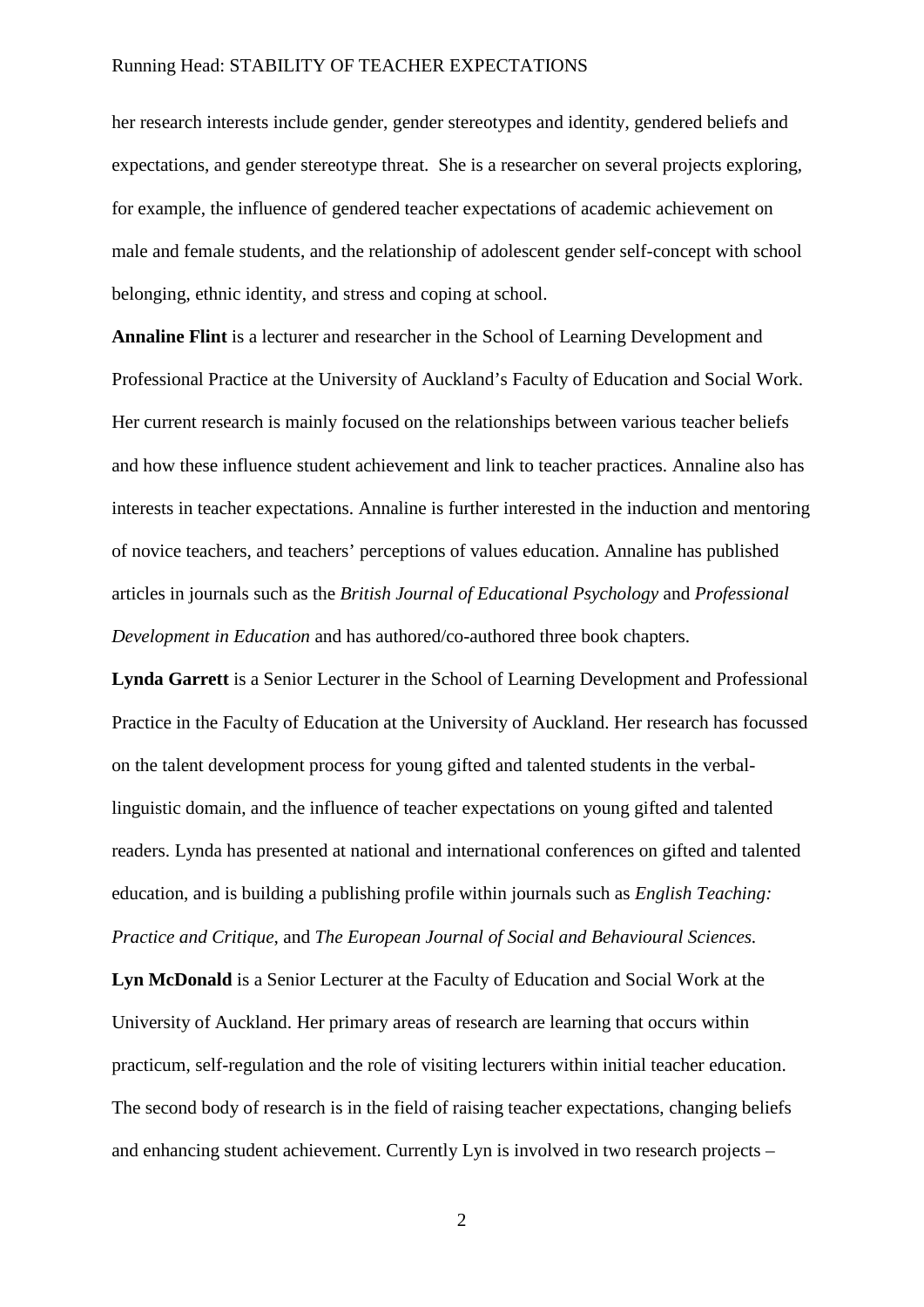initial teacher education partnerships between universities and schools and the beliefs of 4-6 year olds in relation to their teachers' expectations.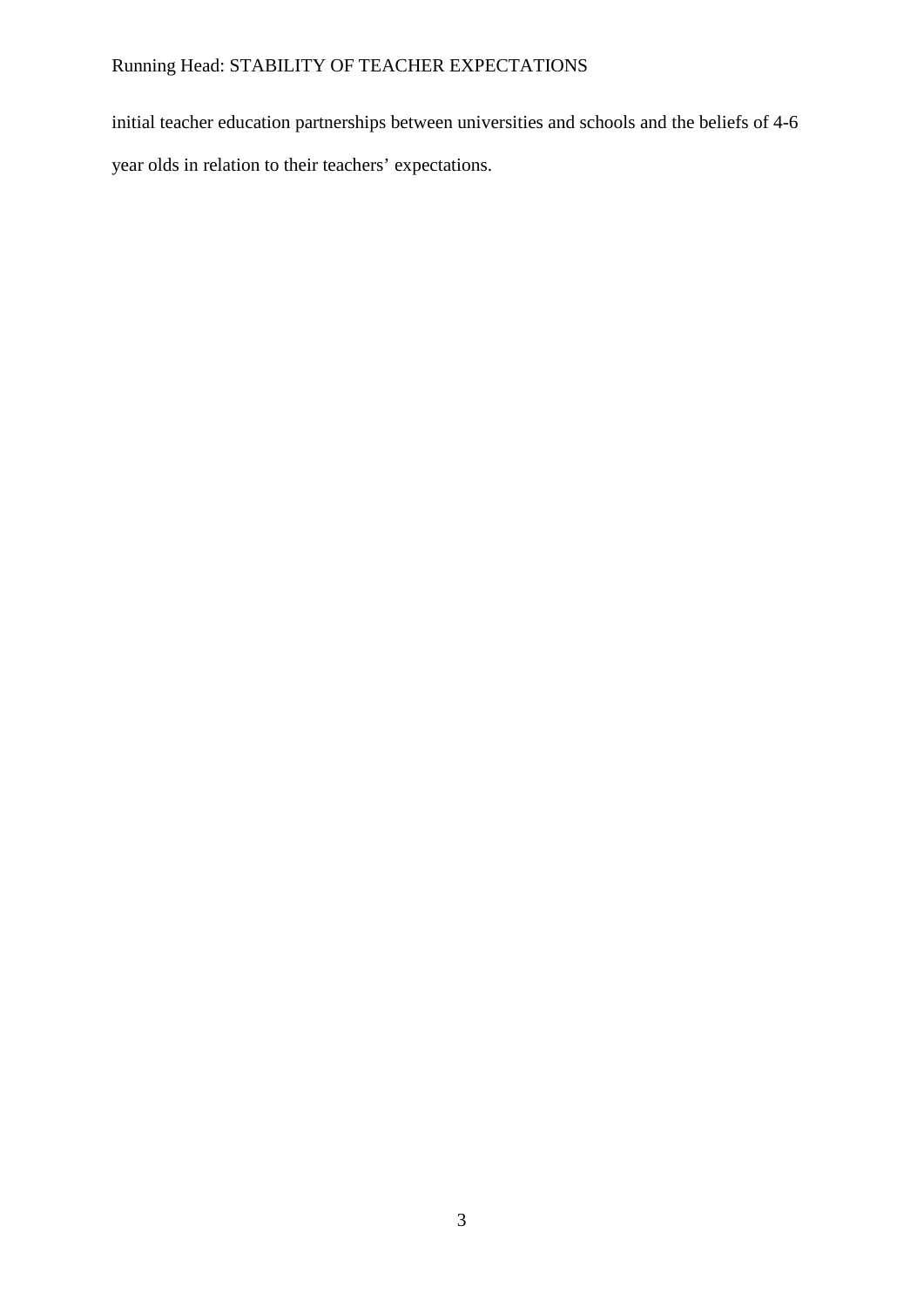## **Funding details**

This study was supported by the Marsden Fund Council from Government funding

administered by the Royal Society of New Zealand.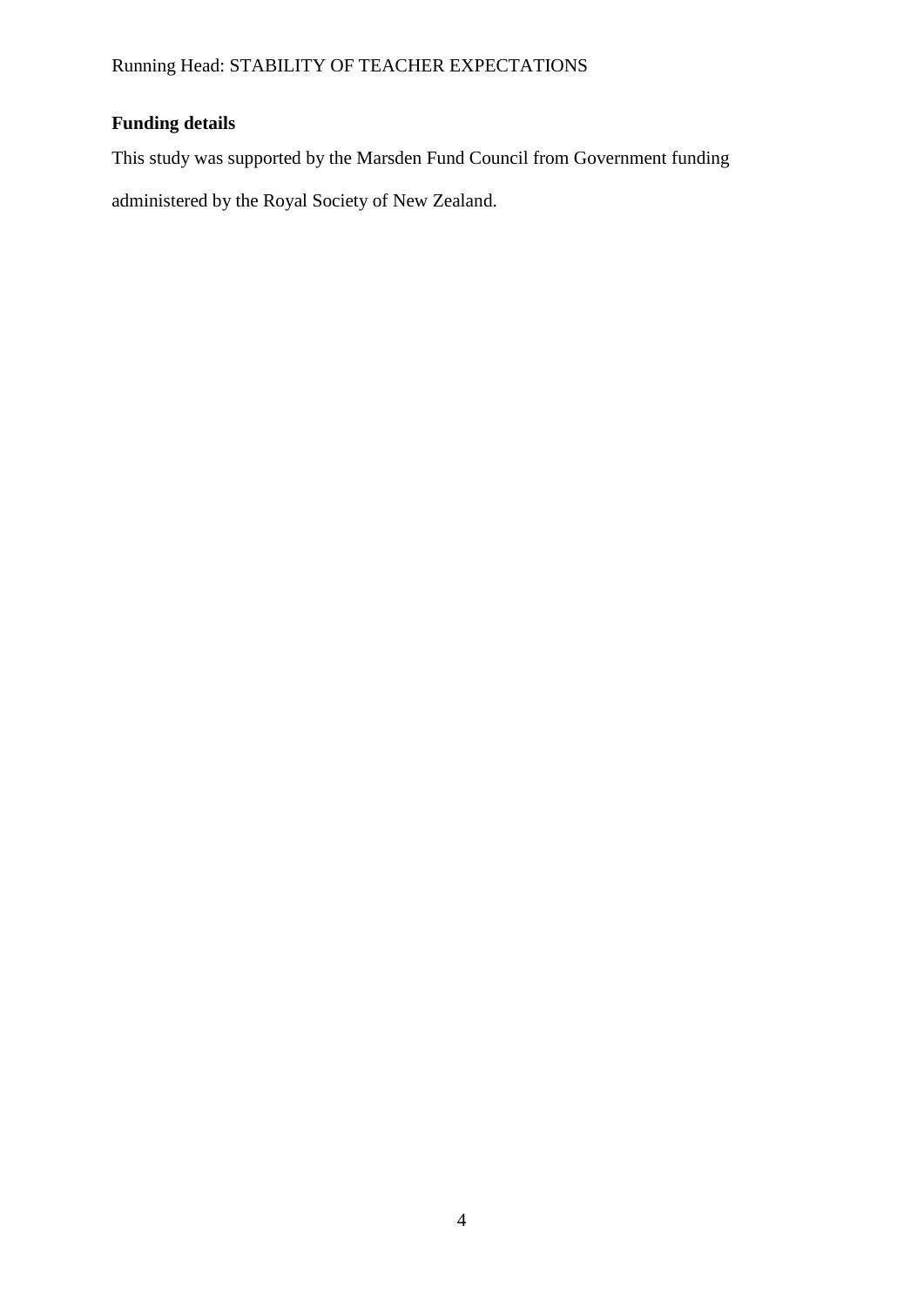#### **Biographical notes**

**Christine Rubie-Davies** is a Professor in the Faculty of Education and Social Work at the University of Auckland. Her primary research interest is in teacher expectations. Her studies focused on teacher expectations at the whole-class level have ignited debates about how teacher beliefs can moderate expectation effects on students. Her experimental study funded by a Marsden Fast Start grant showed large effects on student learning when intervention teachers learnt the practices of high expectation teachers. Christine's book *Becoming a high expectation teacher: Raising the bar* (2015) provides a replicable model for teachers and researchers to implement high expectation practices into any classroom. Christine has an extensive network of international colleagues in the US, the UK, Israel, the Netherlands, Germany and Portugal and has given many invited presentations in national and international contexts in both research and education practice settings. She is a Fellow of the Association of Psychological Studies (US), has almost 100 peer reviewed articles and chapters to her credit many in high-level outlets. Christine has three sole-authored books. She won a New Zealand national teaching excellence award in 2007 and has thrice won awards for her reviewing for *Review of Educational Research* (2013, 2015, 2017).

**Penelope Watson** is a Lecturer at the University of Auckland's Faculty of Education and Social Work. Her research interests are gender, gender stereotypes and identity, gendered beliefs and expectations, and gender stereotype threat. She contributes as a researcher to several projects exploring, for example, the influence of gendered teacher expectations of academic achievement on male and female students, and the relationship of adolescent gender self-concept with school belonging, ethnic identity, and stress and coping at school.

**Annaline Flint** is a lecturer and researcher in the School of Learning Development and Professional Practice at the University of Auckland's Faculty of Education and Social Work. Her current research is mainly focused on the relationships between various teacher beliefs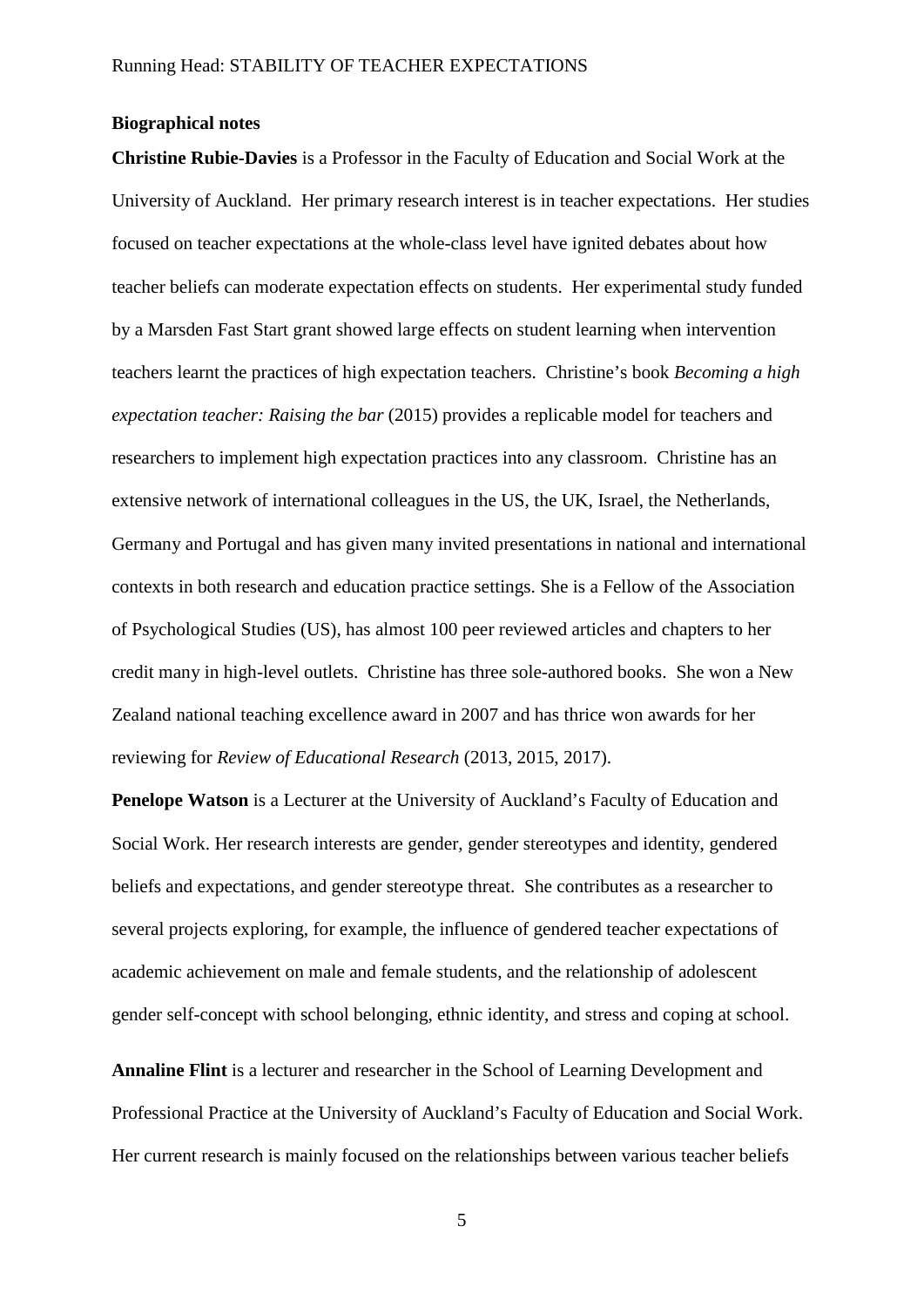and how these influence student achievement and link to teacher practices. Annaline also has interests in teacher expectations, having been a senior researcher on an experimental Teacher Expectation Project funded by a Marsden Fast Start grant which examined how teacher expectations can be significantly raised and beliefs changed through intervention to enhance student achievement. Annaline is further interested in the induction and mentoring of novice teachers, and teachers' perceptions of values education. Annaline has published articles in journals such as the *British Journal of Educational Psychology* and *Professional* 

*Development in Education* and has authored/co-authored three book chapters.

**Lynda Garrett** is a senior lecturer in the School of Learning, Development and Professional Practice, within the Faculty of Education and Social Work at the University of Auckland. Her research has focused on motivation, social-emotional aspects of giftedness, and the talent development process for young gifted and talented students in the verbal-linguistic domain. As a Senior researcher and co-author within the Teacher Expectation Project research team led by Professor Christine Rubie-Davies, Lynda has contributed to collaborative research outputs considering the influence of teacher expectations on achievement outcomes for primary-school students in the New Zealand context, and undertaken specific research on the influence of teacher expectations on achievement outcomes for young gifted and talented readers. Lynda has presented at national and international conferences on gifted and talented education, and is currently building a publishing profile within journals such as *English Teaching: Practice and Critique*, and the *European Journal of Social and Behavioural Sciences.*

**Lyn McDonald** is a Senior Lecturer in the Faculty of Education and Social Work at the University of Auckland. She has two areas of research which sit within the discipline of educational psychology. The first area of research concerns the learning that occurs within practicum, and the role of visiting lecturers within initial teacher education. This was the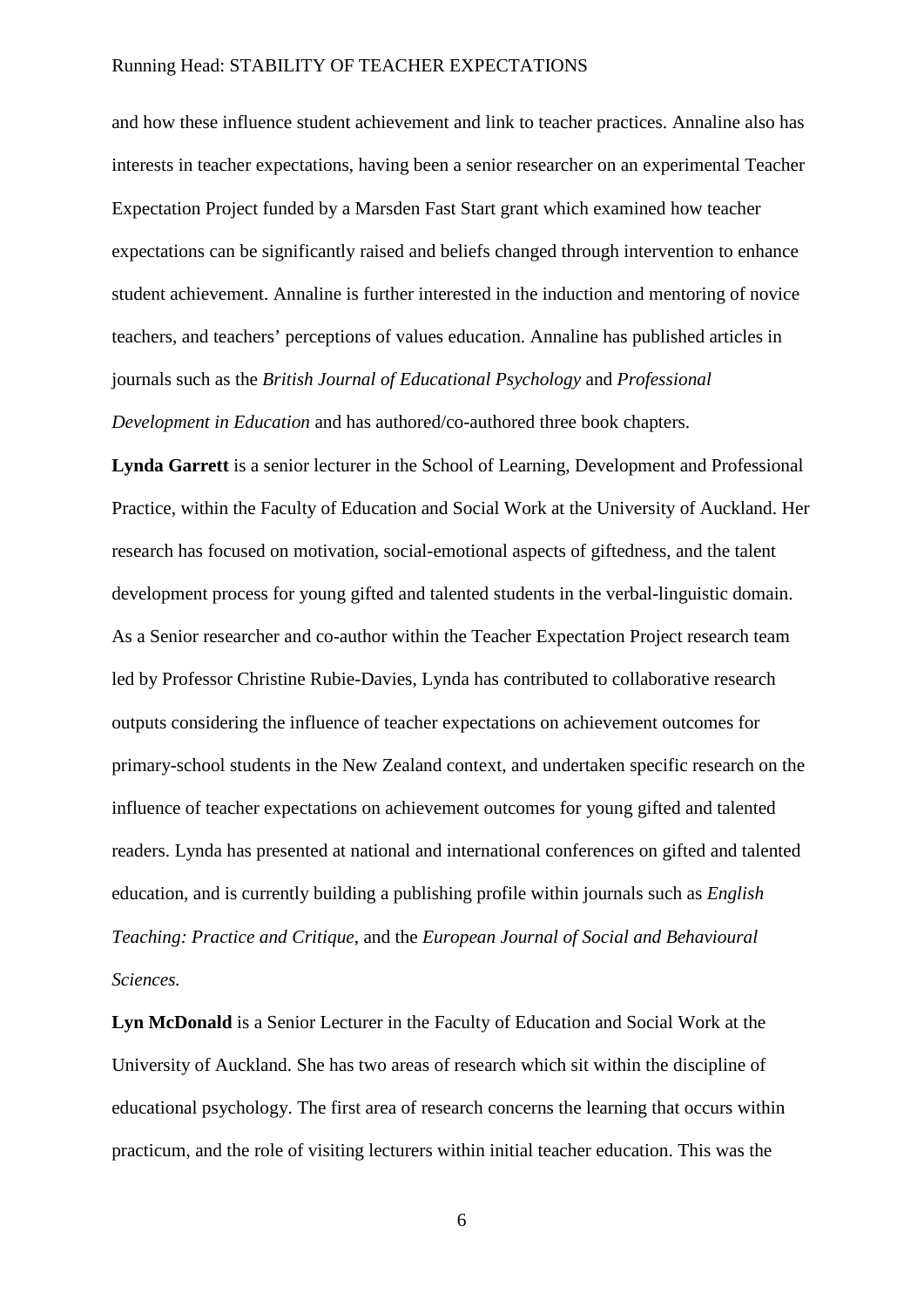focus of Lyn's doctorate, '*Visiting lecturers promoting self-regulated learning with student teachers*' (2016). In 2018, two chapters have been published based on this research. The second body of research which illustrates Lyn's contribution to research in teacher practice is in the role as Senior Researcher in an externally funded empirical research project 2011-14 (awarded \$300,000 from the Marsden fund) entitled '*Teacher Expectations: an intervention study*'. Papers from the research project have been collaboratively written and accepted for multiple journals and presented and published at both local and overseas conferences. Lyn has also co-authored a chapter for a textbook, based on the project..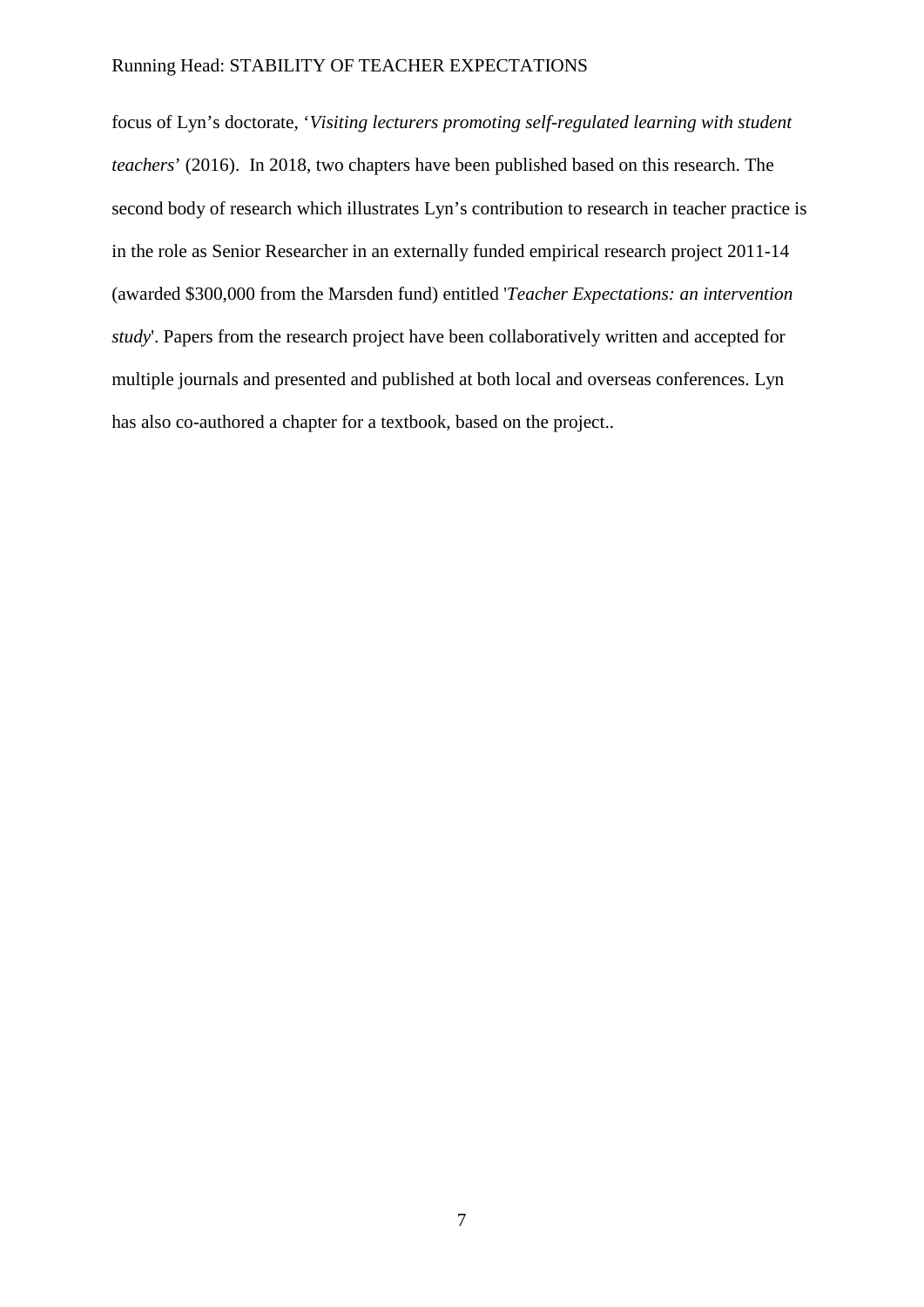#### **Abstract**

Over the past 50 years, research has shown that teacher expectations can influence student outcomes. Many studies have examined within-year effects. There is, however, a paucity of research that has investigated the stability of teachers' expectations across a single year and there are no studies that have examined stability beyond one year. The current study examined the stability of 94 teachers' expectations within three separate years and across three years in mathematics and reading. In both subject areas, teachers' expectations remained relatively stable from beginning to end-of-year for each separate year and also across three years. Additionally, teachers who under- or overestimated their students by more than half a standard deviation, continued to do so across all periods in the study. This was despite the teachers having different students each year. The study suggests that teachers view students' capabilities similarly despite having different student cohorts.

*Keywords:* teacher expectations, stability, longitudinal, teacher attitudes, teacher perceptions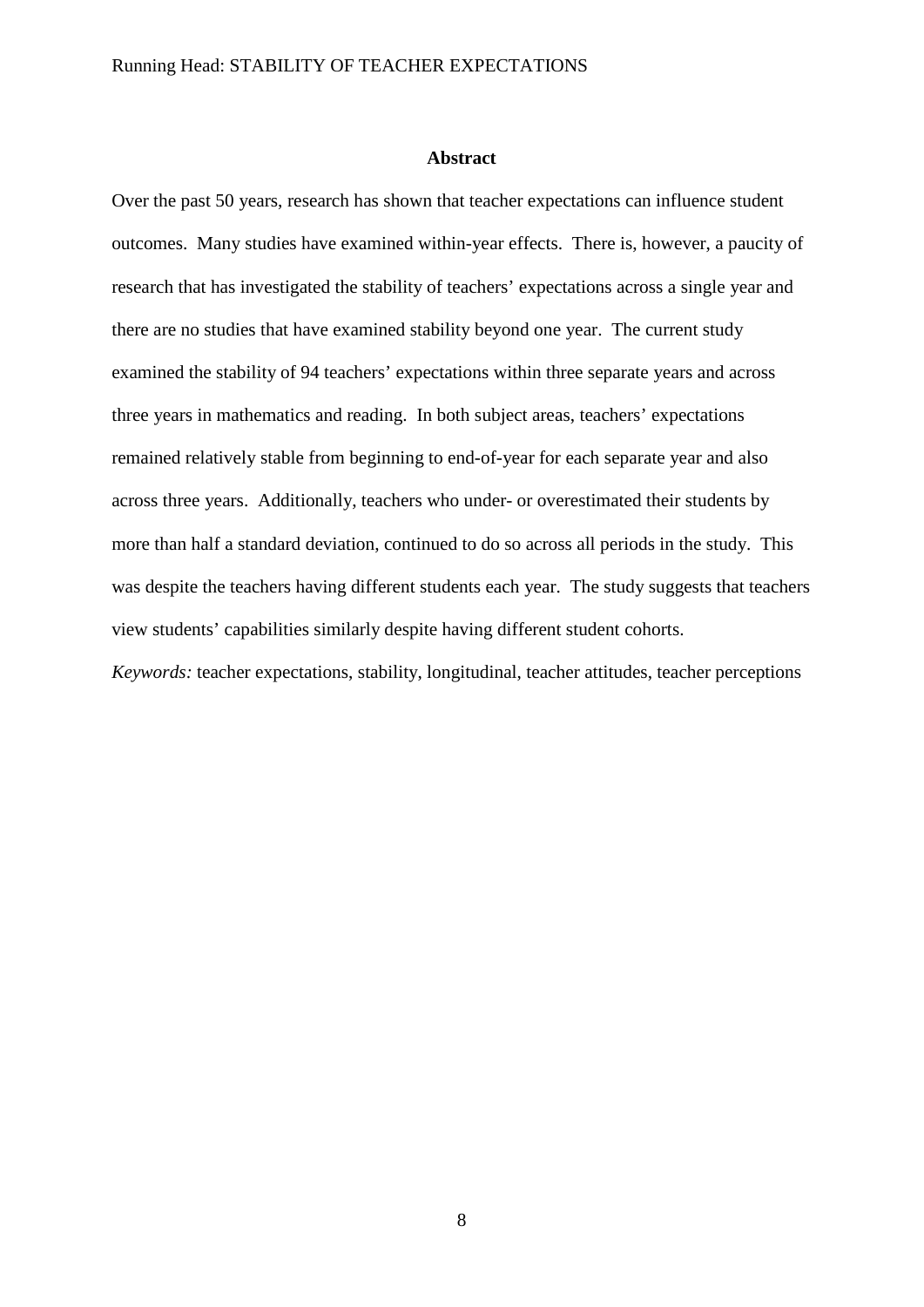#### **Viewing students consistently: How stable are teachers' expectations?**

## **Abstract**

Teacher expectations and their relations with student achievement have been examined within education for fifty years. However, there remain several gaps in the literature. There is a paucity of literature, for example, that has examined the stability of expectations, across a single year, and no studies that have examined stability beyond one year. The current study examined teachers' expectations for three groups of teachers: those who over- and underestimated their students, and those whose initial expectations were accurate. The study found that the between-group differences in expectations for the three teacher groups were significantly different in each of the three years of the study. Further, similar teachers maintained similar expectations throughout the study's duration, even though the cohorts of students differed each year. The importance of professional development in helping teachers to reduce bias and develop positive expectations for students is discussed.

*Keywords:* teacher expectations, stability, longitudinal, student achievement, teacher perceptions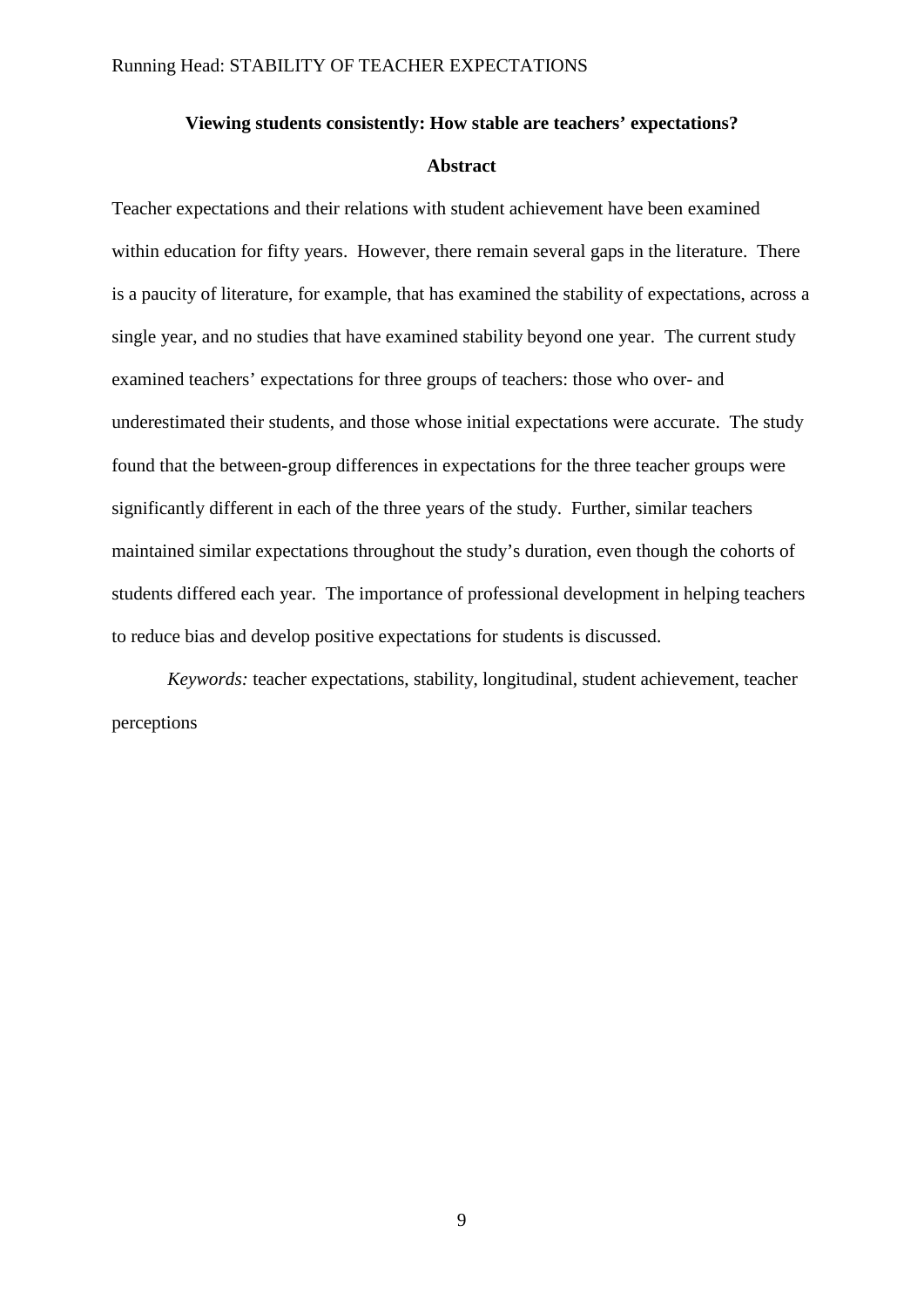## **Introduction**

Teacher expectation research began with the seminal work of Rosenthal and Jacobson (1968) in which, in an experimental study, they showed that when teachers believed that students would do well, the students did achieve at higher levels than previously. This experiment, however, did not provide any information about the mediation of the teacher expectation effect. The work of Brophy and Good (1970) served to illustrate clearly how teachers communicated differential expectations to students and how they treated students differently when they had high or low expectations for them.

Over the intervening years since that original experiment, researchers have shown that teachers use a range of information to form their expectations. For example, student ethnicity (Tenenbaum & Ruck, 2007), social class (Westphal et al., 2016), gender (Robinson-Cimpian, Lubienski, & Ganley, 2014) and special needs labels (Moscardini, 2015) appear to influence the expectations that teachers form of their students. The largest influence on teachers' expectations is the prior achievement information about students that is passed on from teacher to teacher (Rubie-Davies, 2018); previous achievement strongly predicts how students will achieve in the ensuing year.

Researchers other than Brophy and Good (e.g., Babad, 2009) have confirmed the initial findings that teachers do interact quite differently with students for whom they have high or low expectations. These findings have been further confirmed with student explicit reports of how they know that their teacher has high or low expectations for them (e.g., Rio, 2017; Weinstein, 1993, 2002). For example, students report that teachers differentiate in the types of work that is assigned to high versus low expectation students and that teachers interact more positively with those for whom they have high versus low expectations (Babad, 1993, 1998, 2009; Weinstein, 1993; Weinstein & McKown, 1998).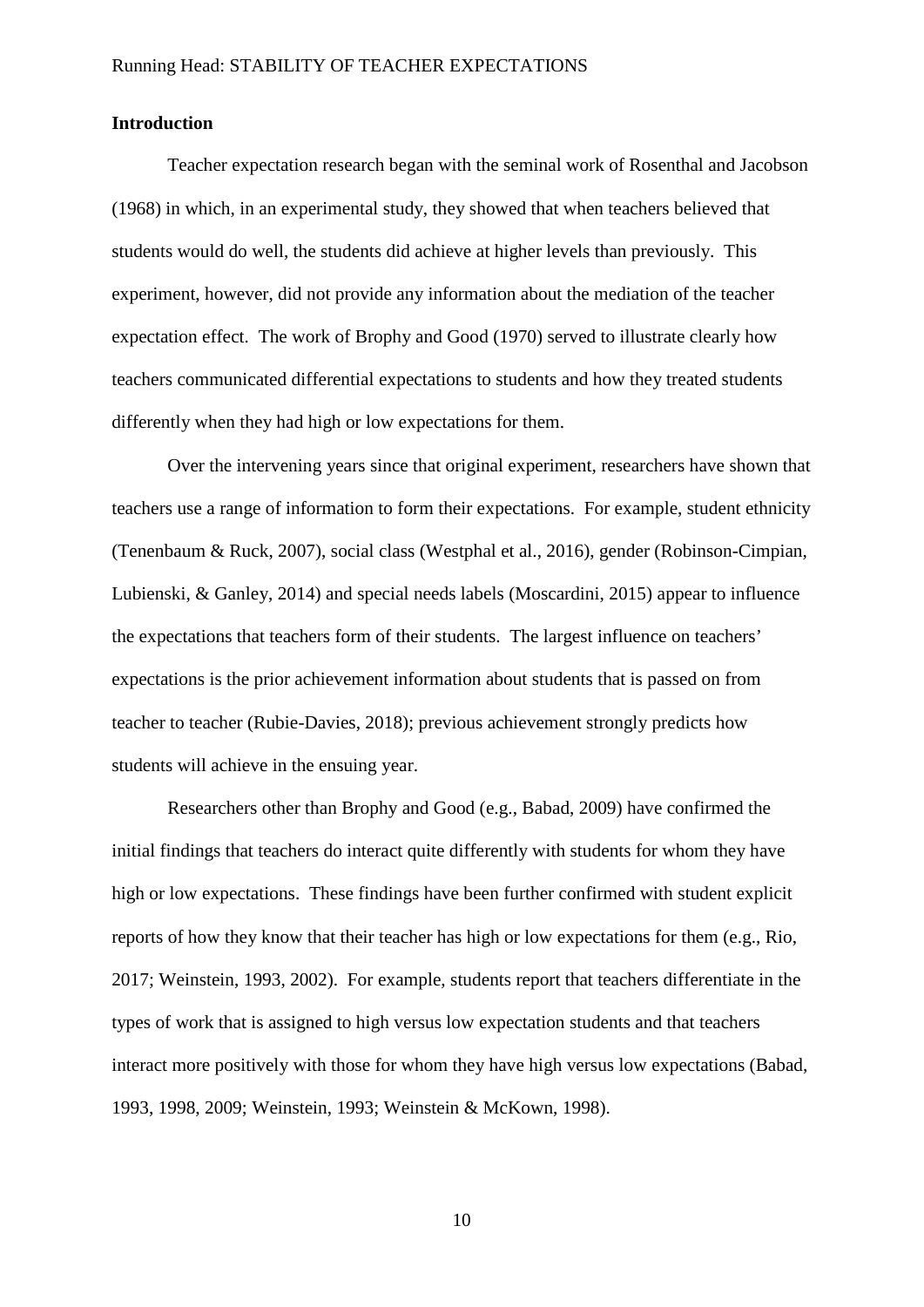Nevertheless, the vast majority of teacher expectation research has studied expectations within one year (or less). That is, researchers have investigated the relations between teacher expectations and student outcomes controlling for prior achievement and have shown that, from the beginning to the end of one academic year, teachers' expectations do predict both student academic (Glock, Krolak-Schwerdt, & Pit-ten Cate, 2015) and socialpsychological outcomes (Zhu, Urhahne, & Rubie-Davies, 2018). Few studies, however, have examined the longitudinal effects of teacher expectations. Alvidrez and Weinstein (1999) obtained teachers' expectations of students aged four years and compared these with students' IQ scores. From these, they then created discrepancy scores indicating the degree to which teachers were accurate in their expectations or over- or underestimated students. The researchers then divided the students into three even groups based on the discrepancy scores. The top third became the overestimated group (high expectations), the middle third were those for whom expectations were relatively accurate, and the bottom third were those who teachers underestimated (low expectations). Alviderez and Weinstein then conducted their analyses in relation to the over- and underestimated groups. They showed that 4-yearold students from higher socioeconomic backgrounds (SES) tended to be overestimated by their teachers whereas their counterparts were underestimated. Next, using a hierarchical multiple regression and controlling for the students' IQ, SES, and ethnicity, the researchers showed that the degree to which teachers over- or underestimated their students at age four years predicted their grade point average and Scholastic Aptitude Test (SAT) scores 14 years later.

In a more recent study, Hinnant and colleagues (Hinnant, O'Brien, & Ghazarian, 2009) regressed teachers' expectations in reading and mathematics at each of Grades 1, 3, and 5 onto student standardised scores in these subjects in order to obtain a residual score. These residual scores were used to indicate the teachers' expectations, that is, the degree to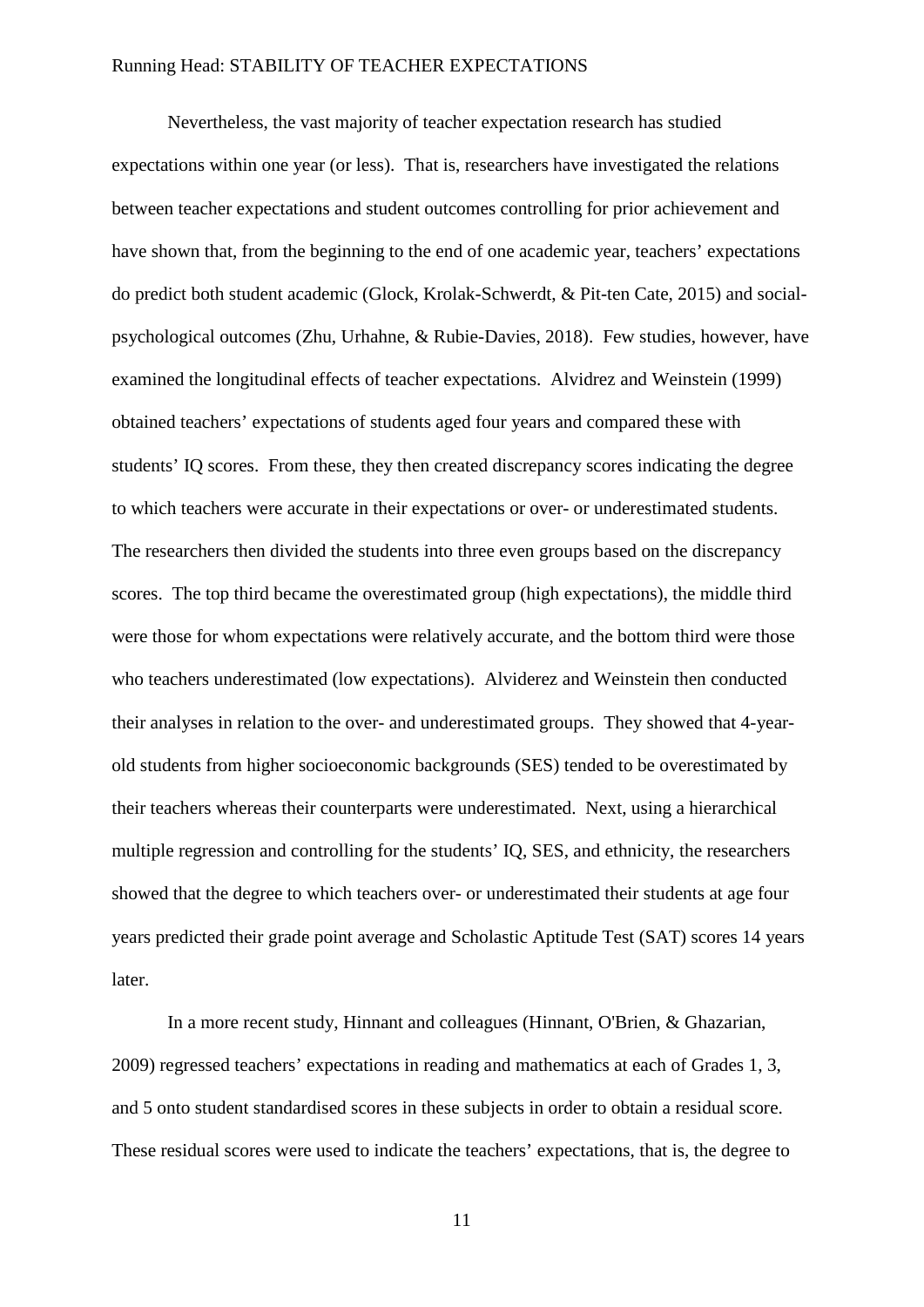which teachers over- or underestimated students. The residual scores were then used to predict achievement in later grades. The researchers showed that in mathematics (but not in reading), teacher expectations of student achievement in Grade 1 predicted their performance at both Grades 3 and 5. Hence, when teachers perceived students to be performing at higher levels than actual achievement suggested, students tended to achieve at higher levels in subsequent years (and the opposite). Expectations at Grades 1, 3, and 5 were correlated suggesting that once students had been over- or underestimated in Grade 1, the discrepancy between teacher expectations and student achievement continued into later years. However, there also seemed to be some carryover effects in that first grade expectations were related to fifth grade achievement and third grade expectations were also marginally associated with fifth grade achievement.

A more comprehensive view of long-term effects, in a recent paper (Rubie-Davies et al., 2014), examined within-year effects, cross-year effects of single teachers, mediated effects of single and multiple teachers, and compounded effects of multiple teachers. The participants were 110 students who were tracked from preschool to Grade 4. As has been found in the association of teacher expectations and student outcomes, accounting for preschool ability, within-year teacher expectations predicted student end-of-year achievement in reading at Kindergarten, Grade 1 and Grade 4. No direct effects were found, however, of teacher expectations at one-level predicting student achievement *across* years. In other words, the direct path from students' class teacher one year to future achievement was not shown to endure in this study. However, the effect of teachers' expectations at one year was associated with achievement in subsequent years (an indirect effect). Expectations in Kindergarten predicted achievement at the end of the year, and achievement in Kindergarten predicted achievement at both Grades 1 and 4. The effects were similar between Grades 1 and 4; controlling for prior achievement, teacher expectations predicted achievement at Grade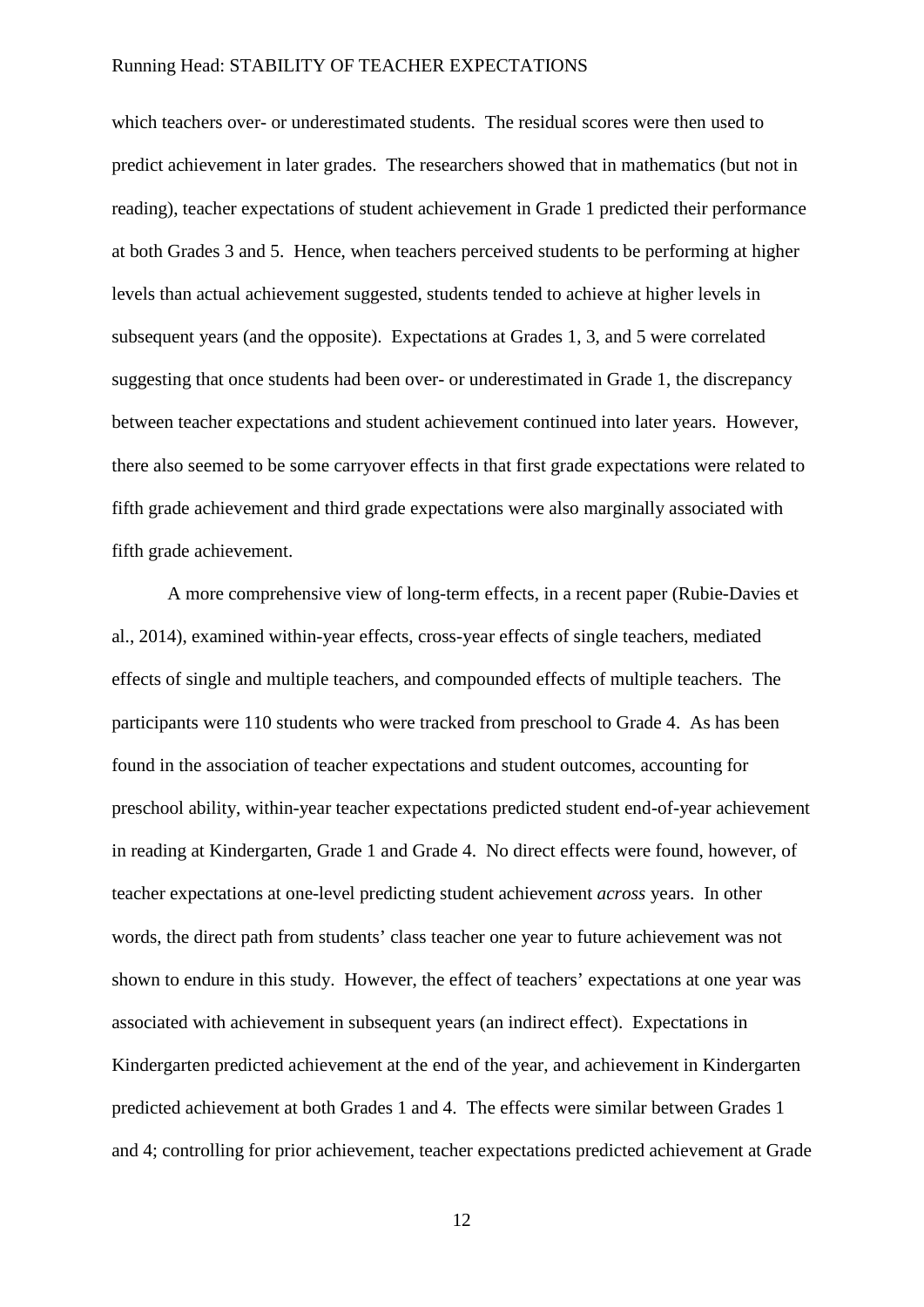1 and Grade 1 achievement predicted Grade 4 achievement. Finally, the authors tested the compounding of teacher expectation effects across successive years, and for both students who were underestimated versus overestimated at four years old. The results showed that the more teachers overestimated students when they were four, the greater were their gains by fourth grade. Similarly, students made fewer gains than their peers when they were underestimated at four years of age. Hence, several years of expectation effects were additive in predicting student achievement at Grade 4, and these effects were evident over and above achievement. Further, the effects were found after controlling for initial ability, gender, and whether or not the child attended preschool.

A further view of long-term teacher expectation effects relates to the stability of expectations, a construct that has been infrequently tested in the literature. Stability relates to whether or not teachers maintain their existing expectations in the face of contradictory information or whether they adjust their expectations as students progress through the year. As outlined in the research above, if teachers over- or underestimate students, this can have long-term implications for student achievement because if teachers maintain their initially erroneous expectations (they over- or underestimate students), they are likely to plan learning opportunities for students that reflect their expectations. Over one year, this could mean that students achieve more or less than they may have been capable of because of the learning opportunities provided. If successive teachers maintain the initially erroneous expectations, this could further exacerbate the teacher expectation effects. Brophy (1983), however, contended that teachers would most likely adjust their expectations in line with student achievement over the school year which could, therefore, reduce teacher expectation effects. However, other researchers have noted that for particular teachers, this may not be the case. For example, it has been suggested (Babad, 2009; Kuklinski & Weinstein, 2000) that those who are more easily biased by stereotypical information about students would be more likely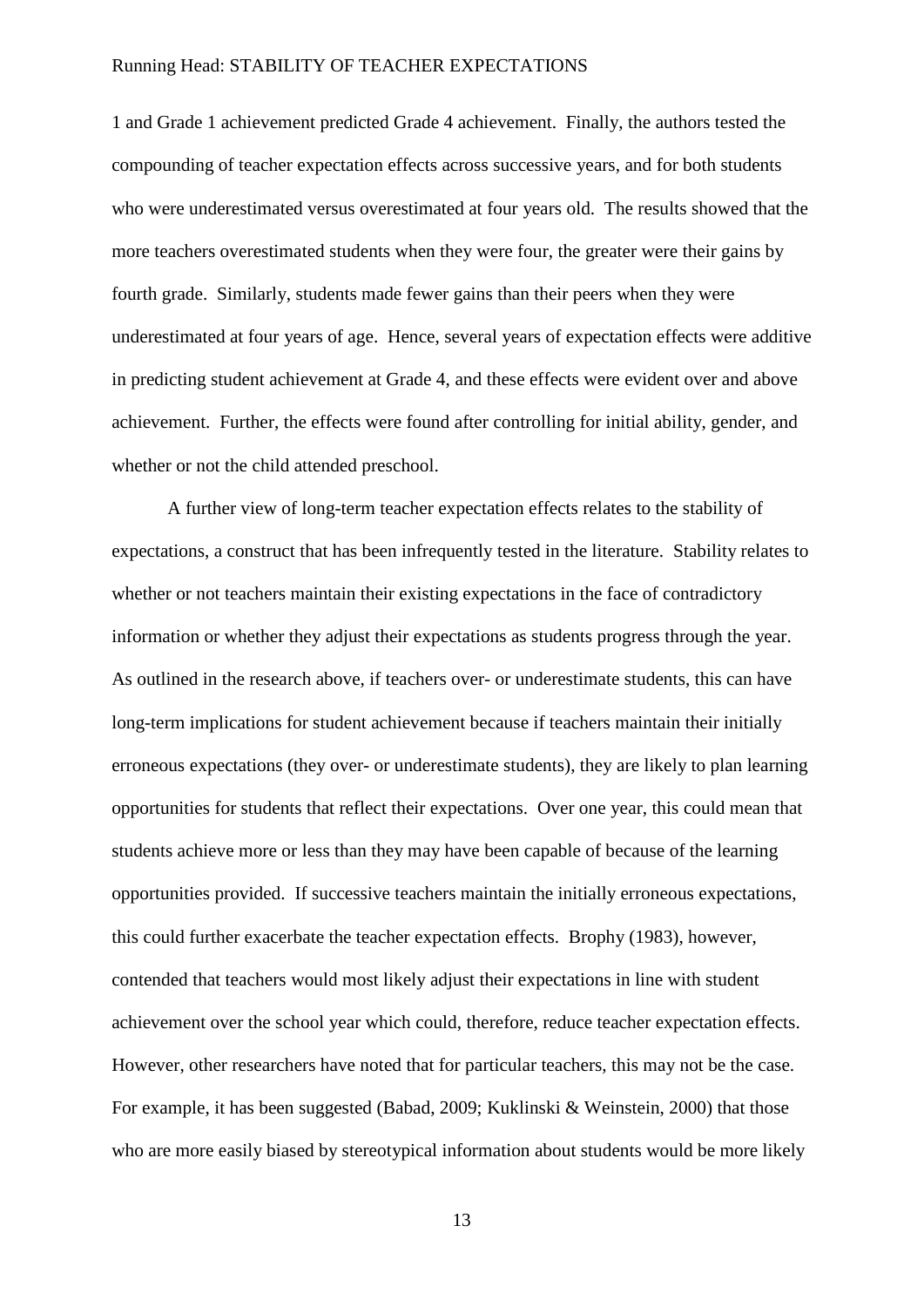to maintain their initial expectations and may disregard disconfirming information. Nevertheless, very few papers have tested these assumptions and, yet, because expectations are associated with achievement, it is important to investigate whether teachers do adjust their expectations over time, whether they alter them in line with new information, and whether there may be particular teachers who are more likely to maintain initial expectations than others. The purpose of the current paper was to investigate these relations. That is, this paper examined whether teachers maintained their expectations across each of three years and then whether teachers who held initially high or low expectations for all their students in one year, maintained similarly high or low expectations in subsequent years with different groups of students.

## **Stability of Teacher Expectations**

Only two studies have specifically studied the stability of expectation effects; one measured changes over eight weeks (Martinek, 1980) and the other, over six months (Kuklinski & Weinstein, 2000). The findings related to these papers will be presented below.

Martinek (1980) surveyed six physical education teachers from different schools, each of whom taught classes at Grades Two, Four, and Six. He measured the teachers' expectations for each student in each of their three classes (a total of 179 students). Teachers rated their expectations of students in terms of their overall performance in physical education, social relations, cooperation, and cognitive reasoning. Martinek then repeated the measurements eight weeks later. The correlations between the first and second measurement, at all grade levels were very high across all teachers, particularly in terms of overall performance, social relations, and cooperation (ranging from .78 to .96 for individual teachers). The correlations between measurements for cognitive reasoning were slightly lower and ranged from .68 to .92. Martinek argued that this showed that teacher expectations were stable. However, it is interesting that the only area where the correlations were a little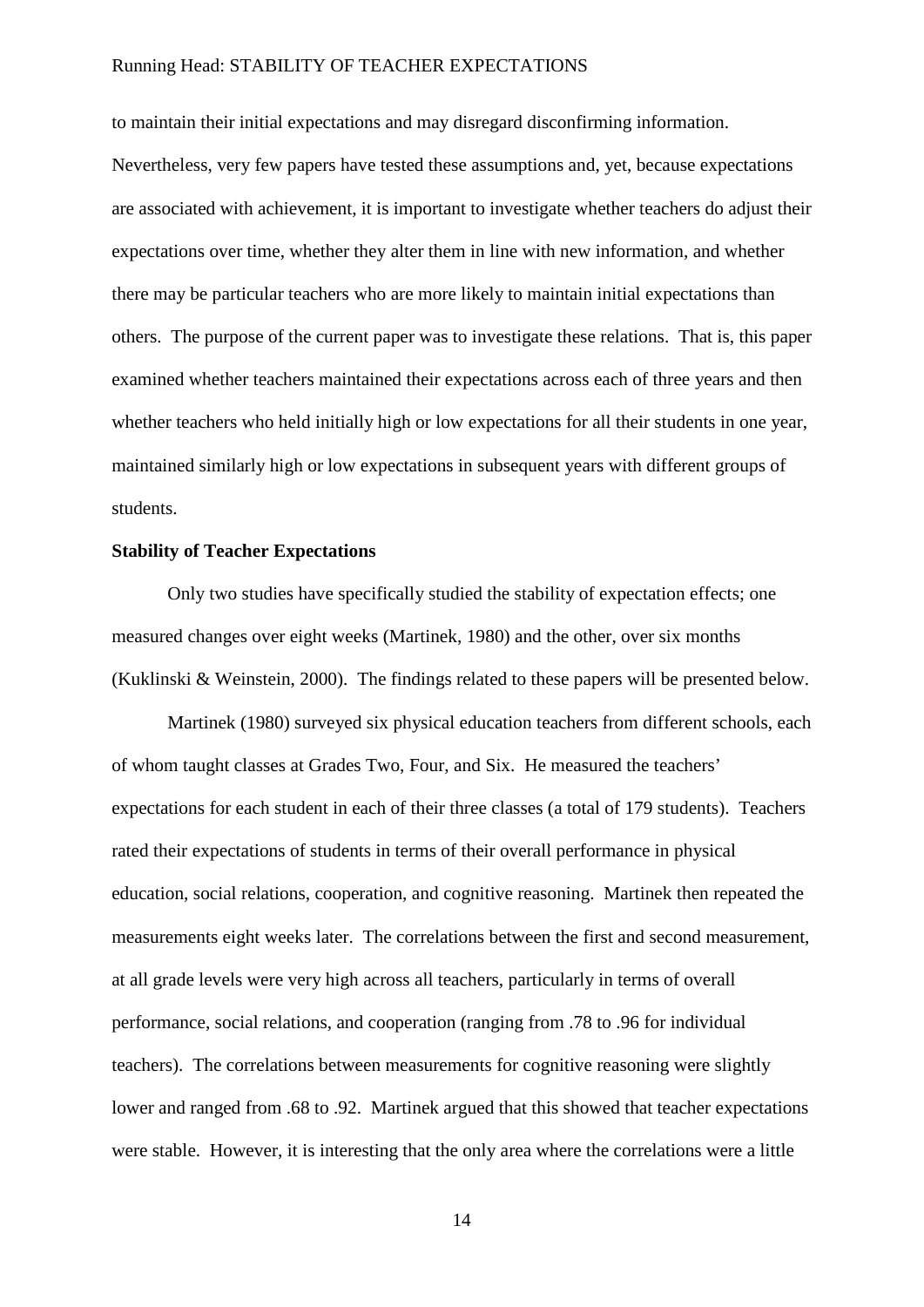lower was the only one that was not directly observable by teachers. That is, teachers could directly observe students' physical performance, interactions with others (social relations), and cooperation, whereas the area where the correlations were a little lower (cognitive reasoning) may have been more open to teacher bias. However, this study also had limitations in that the study was focused on physical education, rather than a more 'academic' area; it was conducted over a short time frame (only 8 weeks), during which teachers may have recollected their prior expectations; and the study had only a small sample of students.

Kuklinski and Weinstein (2000) addressed some of these limitations in their study. They examined the stability of teacher expectations in two studies. In the first study, 48 Grade One, Three, and Five teachers rank ordered their 464 students in reading during the fall of one academic year. They also completed a rating for each student from 'poor' to 'outstanding' in terms of the teachers' expectations for students' reading achievement. The teachers then ranked and rated their students again in the spring of the following year. In terms of the rank ordering of students, the stability of teacher expectations ranged from moderate to strong (median tau  $= .69$ ). No differences were found for particular types of teachers (i.e., high and low differentiating teachers – see below) or by grade level. Similarly, the ratings (rather than the rankings) were also similar from the beginning to the end of the academic year. Only 6% of students were rated with more than a one-level change. However, in terms of the ratings (rather than the rankings), the researchers found that teacher expectations were more stable in some classrooms than in others. In classrooms where teachers provided quite different work for high and low achievers and treated these groups quite differently (high differentiating teachers), expectations were much more stable than in classes where teachers treated all students similarly (low differentiating teachers). Low differentiating teachers were much more likely to alter their expectations of students. Further, Kuklinski and Weinstein (2000) found that the ratings were more stable for students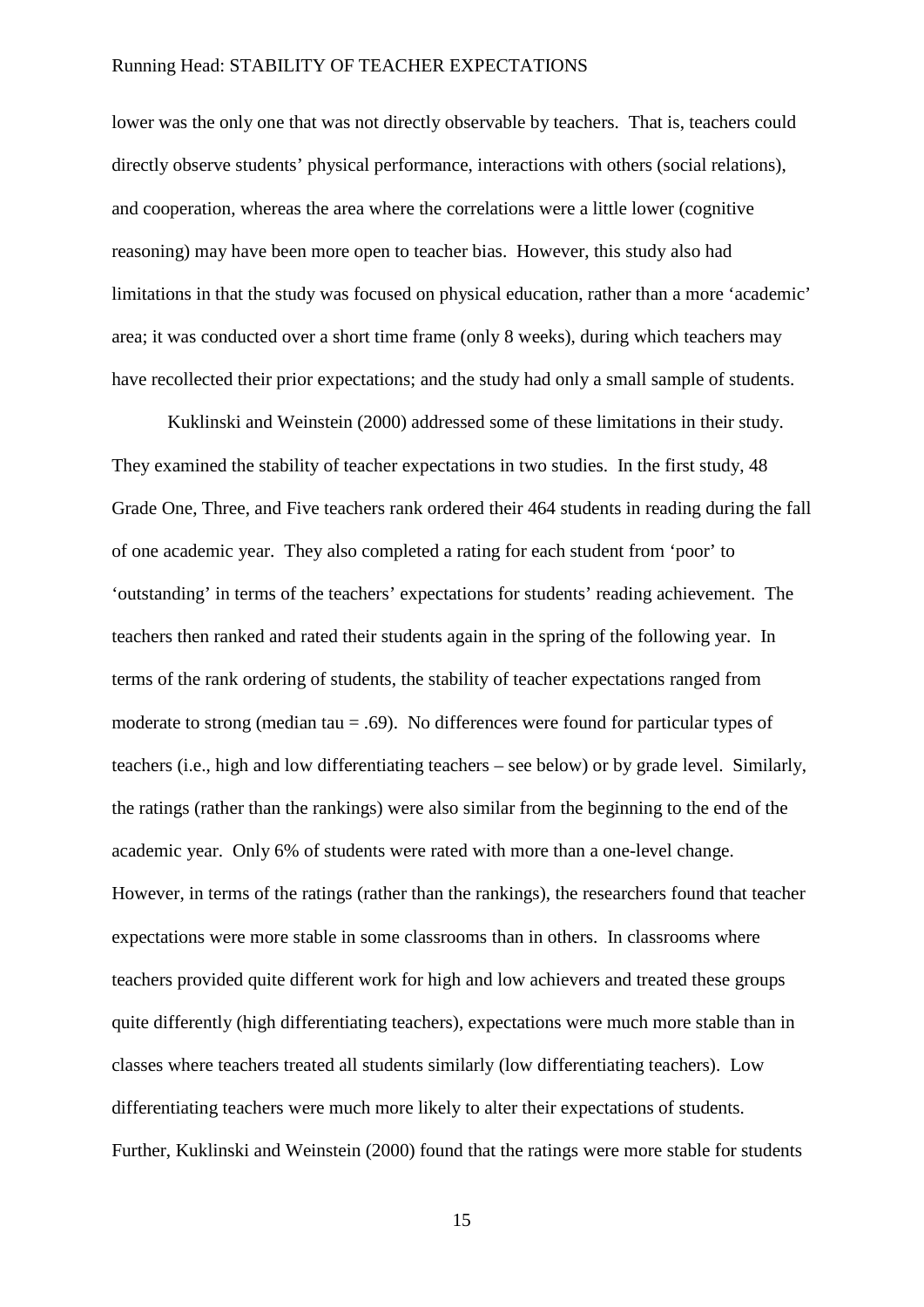in Grade Five than for those in Grade One. The authors reasoned that this may have been because of accumulated teacher information over time, meaning that teachers believed that prior information about students was an accurate representation of students' capabilities. This may be why other researchers (Borko & Niles, 1982) have shown that the largest effect on teachers' expectations is the prior achievement information that they receive from the previous teacher.

In the second sample of 138 students and 12 teachers, the teachers were again asked to rank-order their Grade One, Three, and Five students in fall and then again in spring and their rank-ordering was compared for the six-month period. The rank ordering showed either moderate or strong stability. The median tau was .65. As with the earlier sample, no differences were found for the rank ordering by teacher type (level of differentiation) or by grade.

Both the studies by Martinek (1980) and by Kuklinski and Weinstein (2000), suggested that teacher expectations appeared to remain comparatively stable for individual students both across an eight-week period as well as over six months (although neither study controlled for student achievement). Whether expectations remain stable for longer than six months is currently unknown. Further, in the study by Martinek, only expectations in physical education were measured and in the Kuklinski and Weinstein research, both studies related to reading. As yet, from the authors' literature searches, no studies have examined the idea of stability of teachers' expectations across more than one curriculum area. For example, it could be that expectations may remain stable in one curriculum area but not in another. In areas like mathematics, for example, where student question responses are generally either right or wrong (i.e., the assessment is fairly objective), teachers may adjust their expectations more readily than in a curriculum area like written language where teacher assessments are more subjective and, therefore, open to bias.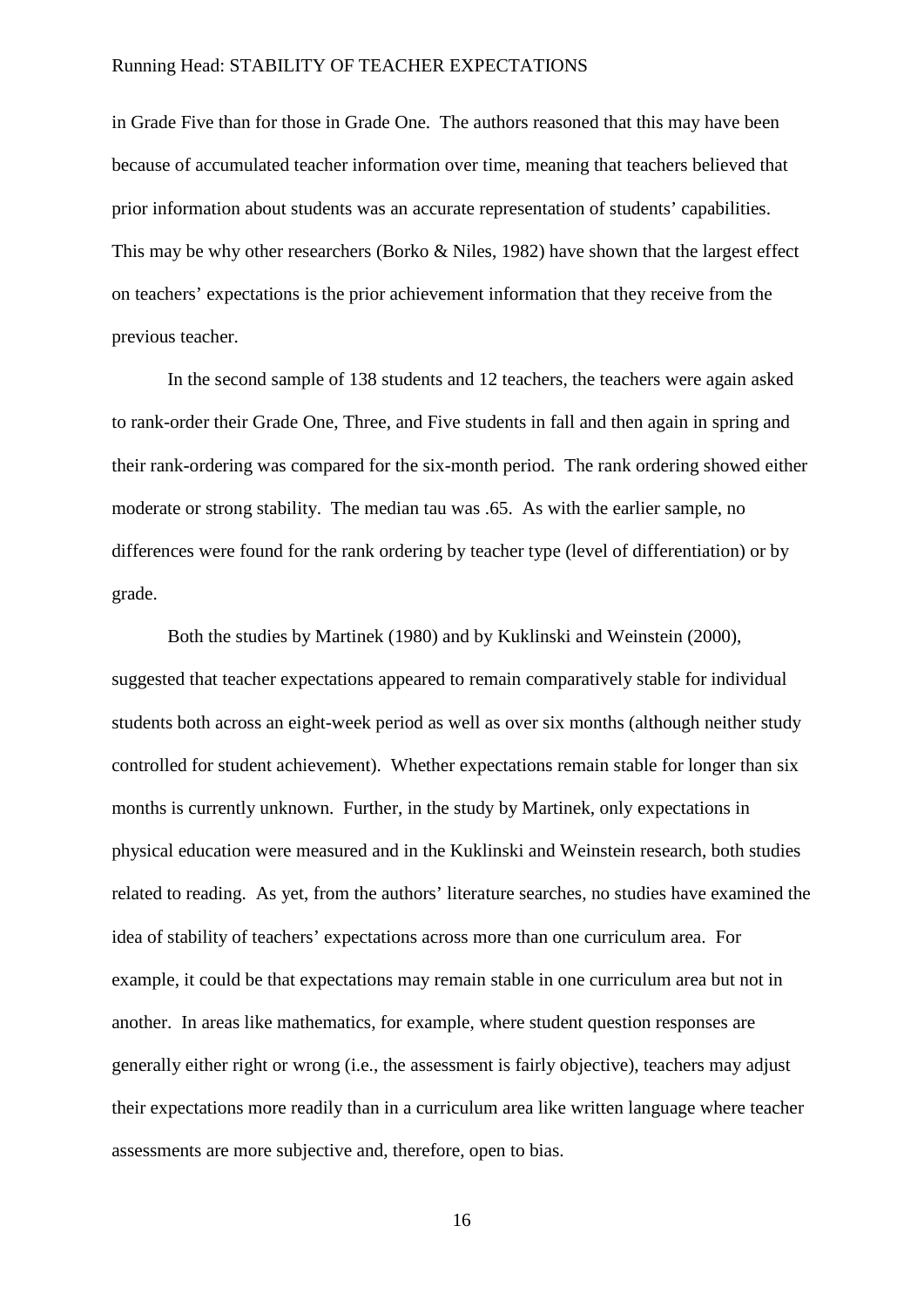Further, the stability of expectations across several years and with different students have not previously been tracked over time to see whether teachers adjust their own expectations or not as cohorts of students change. This question relates to whether particular teachers may or may not maintain either high or low expectations for their students overall, across more than one year, and with different cohorts of students as well as with the same cohort. In the study by Kuklinski and Weinstein (2000), one aspect of stability that was tested was whether the expectations of some teachers were more stable than the expectations of other teachers. However, although stability was tested at the teacher level rather than the student level, the focus was not on teachers who overestimated their students on average compared with those who underestimated them. The current study was designed to address these gaps in the literature.

Moreover, the Kuklinski and Weinstein study (2000) examined rank order stability, that is, whether or not the teachers' ordering of students from most to least capable varied over time. They also measured rating stability, that is, whether ratings of individual students varied from 'poor' to 'outstanding' over time. On the other hand, Martinek used teacher ratings and examined whether ratings at the first point of data collection were correlated with ratings eight weeks later. The current study also used teacher ratings of students from 'very much below' to 'very much above average' but the data were aggregated at the teacher level in order to examine whether there were particular types of teachers whose expectations were more stable than those of other teachers. Hence, the research questions for this study were:

- 1) Across all teachers in the current study, do they maintain similar expectations within each of three separate years in mathematics and in reading?
- 2) When teachers initially over- or underestimate their students or have accurate expectations for their students in mathematics and reading, are there statistically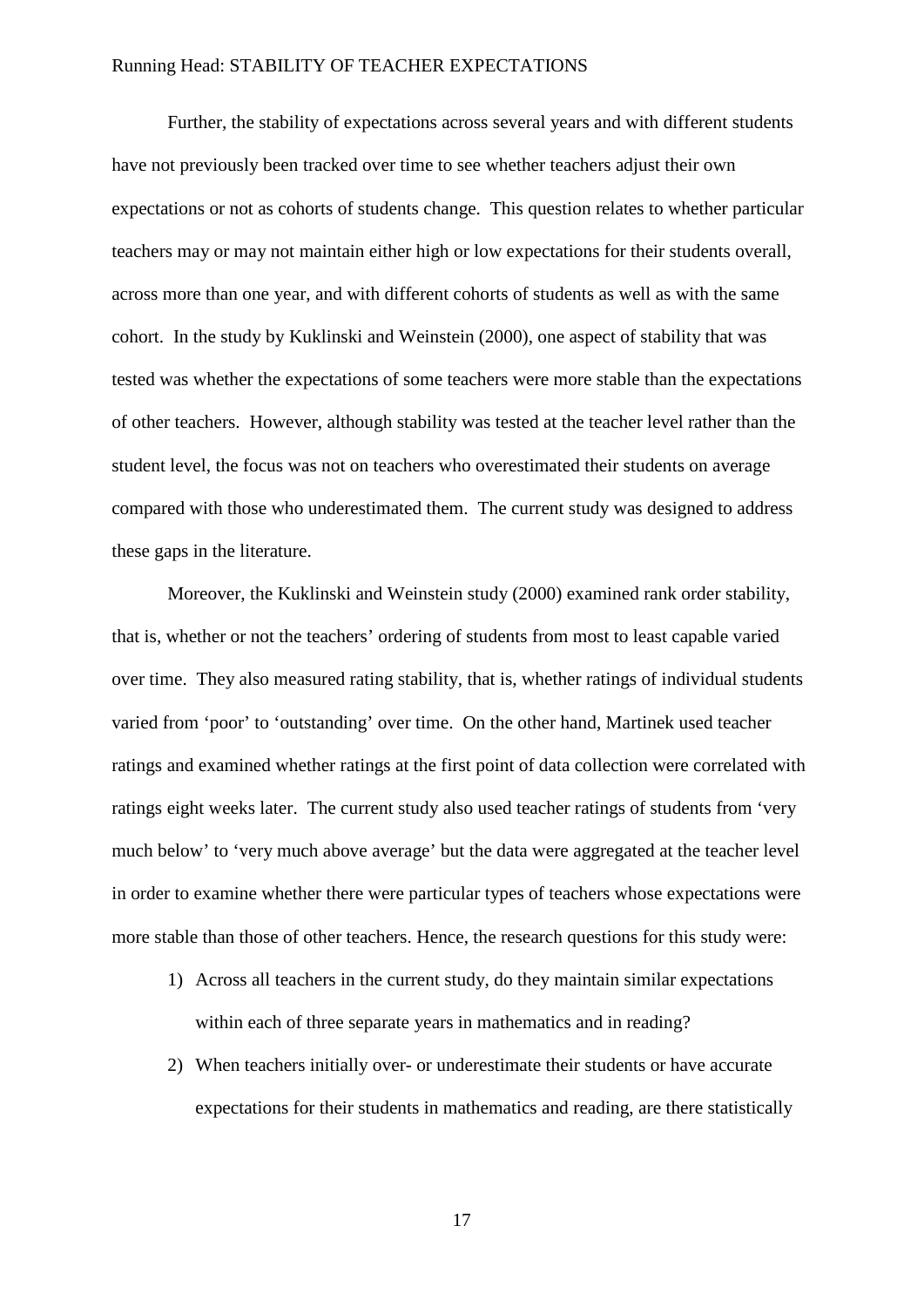significant differences in the expectations of these groups within one year (at two or three time points) and across each of a further two years?

3) When groups of teachers over or under-estimate their students at the beginning of one year, do these groups of teachers maintain similar expectation levels (over- or underestimate, or are accurate) even when cohorts of students differ each year?

## **Materials and Methods**

#### **Participants**

The participants in this study were 94 teachers who taught in 12 primary (Years 4-6; aged 8-10 years) and intermediate public schools (Years 7 and 8; aged 11-12 years) in low, medium, and high socioeconomic areas. Within New Zealand, schools are not allowed to ask students or parents to provide information about their family socioeconomic status. For example, they cannot ask about parent education or employment. Schools, however, are ranked by the government on a 1-10 scale, largely based on socioeconomic information for the area but the information also includes data related to the percentage of minority group families in the local area. Generally, in New Zealand all students attend their local school. Very few travel to another school. On the basis of the ranking that schools receive, with '1' being a school in a very poor area and '10' being a school in an affluent area, schools are then inversely funded; schools in poorer areas receive significantly more funding than schools in middle class areas. The first author purposively divided schools within one geographical area of a large city into schools in high, middle, and low socioeconomic areas. Schools were then randomly selected within those socioeconomic categories and invited to participate in the study, thus providing a representative sample of students from within each socioeconomic group. Teachers from those 12 schools then volunteered to be part of the study. The teachers' mean teaching experience was 10.45 years (*SD =* 9.80). As illustrated in Table 1, in New Zealand, teachers often teach two class levels in one class (e.g., Year 5/6) particularly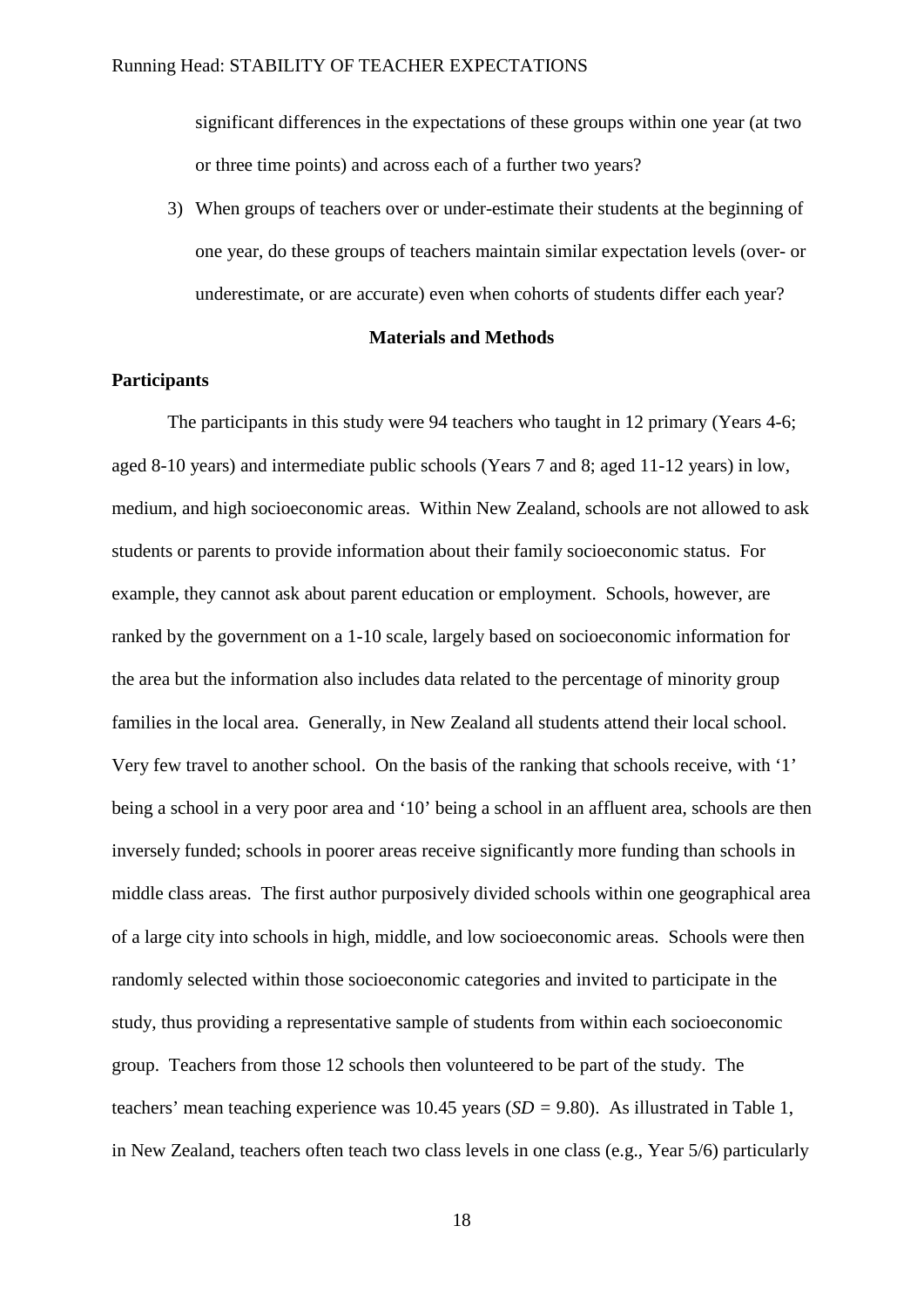in primary and intermediate schools. The four major ethnic groups are New Zealand European, Māori (the indigenous group), Pacific Island (peoples originating from a Pacific Island such as Samoa, Tonga, Niue or Fiji) and Asian (from South East Asia) and Other. Further details about teacher participants are contained in Table 1.

## INSERT TABLE 1 ABOUT HERE

## **Materials**

**Teacher expectations.** Expectations were measured during the first month of school each year for three successive years. In that first month, teachers had access to information about students from their previous teachers, including achievement levels, but had not yet conducted their own standardised testing. The teacher expectation survey was also administered in the middle of the first year (not in the middle of other years) and at the end of all three years when teachers predicted the levels they expected each of their students to reach by the end of the following year when they would be with a new teacher. On a 1-7 Likert scale, teachers used a one-item survey to predict the levels they believed each student in their class would have reached by the end of the year, ranging from  $1 = \text{very much below average}$ to  $7$  = very much above average. All teachers used the entire 1-7 range in indicating their expectations for their individual students. For teachers later identified as high expectation teachers (see below), their mean expectation was 5.54 (*SD* 1.31) for mathematics and 5.52 (*SD* 1.32) for reading. Thus, overall, they expected their students to be achieving at moderately above average levels by the end of the year. In contrast, those later identified as low expectation teachers expected their students to reach slightly below average levels in mathematics ( $M = 3.85$ ,  $SD = 1.34$ ) and in reading ( $M = 3.86$ ,  $SD = 1.34$ ). Mid expectation teachers fell between the high and low groups in their expectations, predicting that their students would reach slightly above average levels in mathematics ( $M = 4.70$ ,  $SD = 1.36$ ) and in reading ( $M = 4.71$ ,  $SD = 1.46$ ). Mean teacher expectations on the original 1-7 Likert scale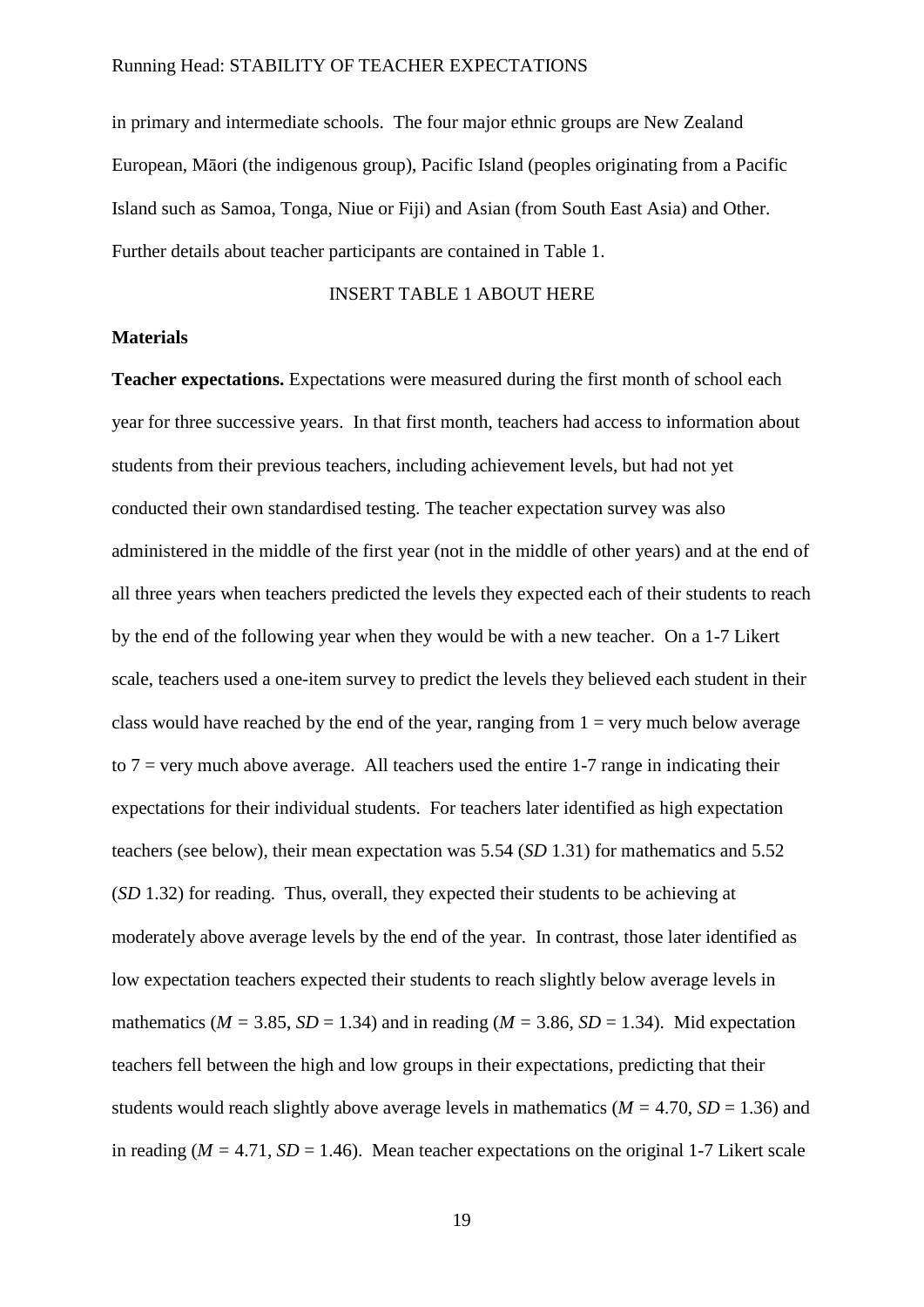at each time point can be found in Table 2 (Mathematics) and Table 3 (Reading). Teachers have a different cohort of students each year and, therefore, their own expectations in each successive year relate to a different group of students.

**Student achievement.** Student achievement was measured using e-asTTle, a standardised measure commonly used in New Zealand. The e-asTTle test enables teachers and researchers to create tests in reading and mathematics by selecting the length and level of the test and the specific areas of the curriculum they wish to be tested. For the purposes of the current study, all tests were 40 minutes long and teachers selected the most appropriate level for the various students in their class to complete. For example, average students in Year 5 (aged 9 years) would be beginning Level 3 of the New Zealand curriculum (Ministry of Education, 2007) because students take two years, on average, to complete each level. Hence, depending on student levels in a particular class, a Year 5 teacher might choose a Level 2/3 test, a Level 3 test, and a Level 3/4 test for her students. Because item response theory (IRT) scoring procedures (Embretson & Reise, 2000) were used to calibrate all items in e-asTTle, students should gain a similar score in their test, no matter which test they sit. In reading, for all tests, the curriculum strands that were tested were processes and strategies, ideas, and language features, and for mathematics these were number knowledge, number sense, and algebra. The e-asTTle system also enables researchers and teachers to create similar tests to ones that students have completed earlier. Hence, the standardised scores from tests administered at different time periods across three years could be compared.

Because of the pre-calibration of the IRT score values, student scores can be tracked over time and compared across classes, year levels, and schools. However, a score of 1460, for example, has a different meaning for a student in Year 4 compared to a student in Year 8. For a Year 4 student, this score would represent the average for their year level whereas for a Year 8 student, the same score would indicate that the student was performing at well below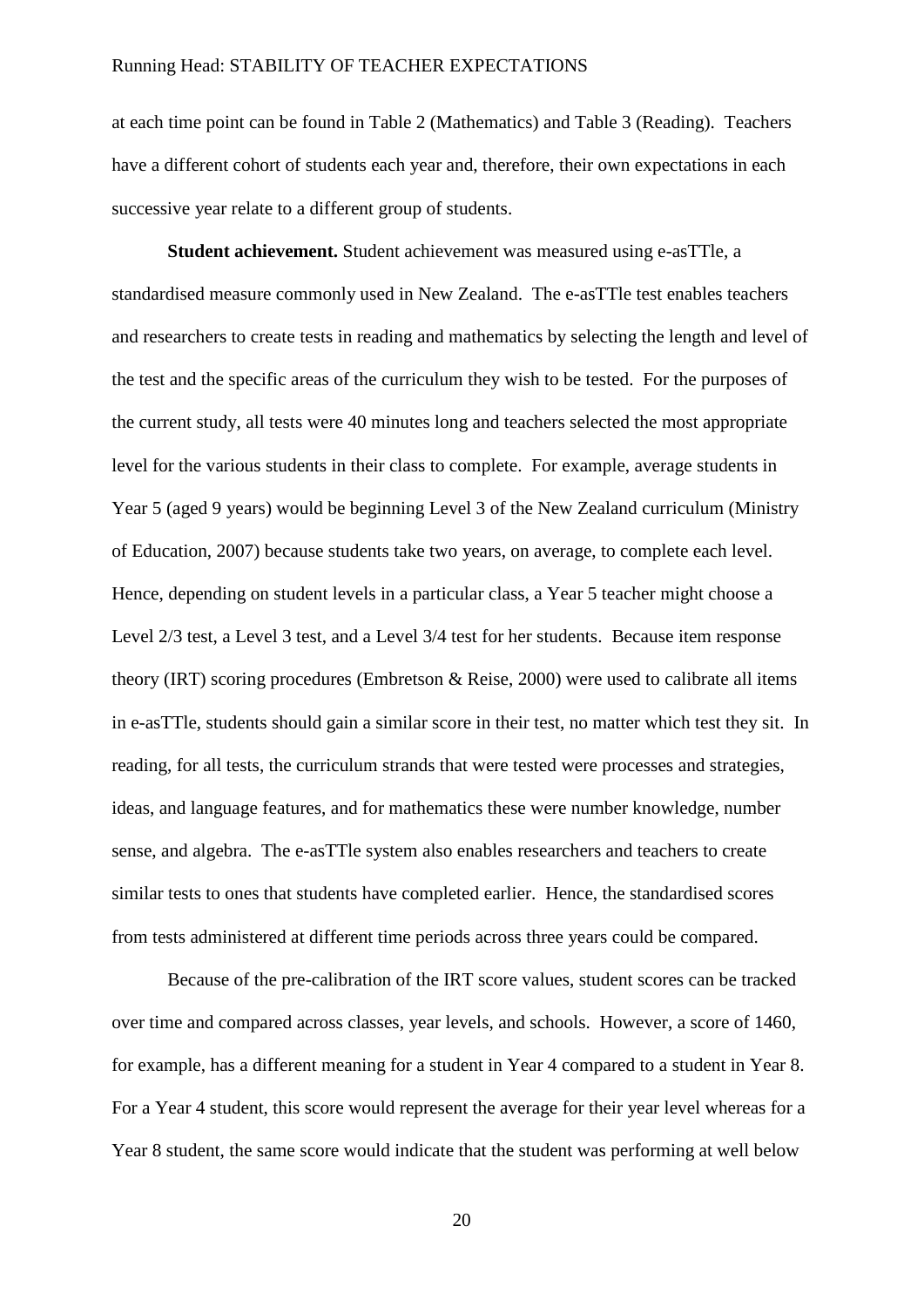the average level for their age group. Hence, all student standardised scores were subtracted from the national means for student grade and time of year (means are available for each of four quarters) in order to provide scores that could be meaningfully compared across grade levels.

#### **Procedures**

Having gained ethical approval for the study from the institutional committee of the authors, teachers completed their estimates of student achievement in February (beginning year), October and June (first year only) as outlined above.

In parallel, students completed their e-asTTle tests in February and October (and June in the first year). Tests were created by the first author and then couriered to teachers. The first sets of tests were created in consultation with the deputy principals of the schools involved in the study. Subsequent tests were created using the facility within e-asTTle, described above, that enables similar tests to be created for later administrations. Once their students had completed the tests, they were couriered back to the researchers who marked them.

#### **Data Analytic Procedures**

**Data imputation.** Given that this was a longitudinal study conducted over three years, there were some missing data, ranging from 16-28% for individual students. As recommended by Graham (2009), the expectation maximization (EM) method of imputing data was used to impute missing student expectation and achievement scores which were later aggregated to the teacher level as mean residuals. The Little's MCAR test resulted in  $\gamma^2$  $[577] = 575.03$ ;  $p > .05$  showing that there was no discernible pattern in the missing data and that they could therefore be considered missing completely at random (MCAR). Jamshidian (2009) showed that for missingness from 10% to 30%, when the data were MCAR, multiple imputation, EM, and listwise deletion generated similar and largely unbiased estimates.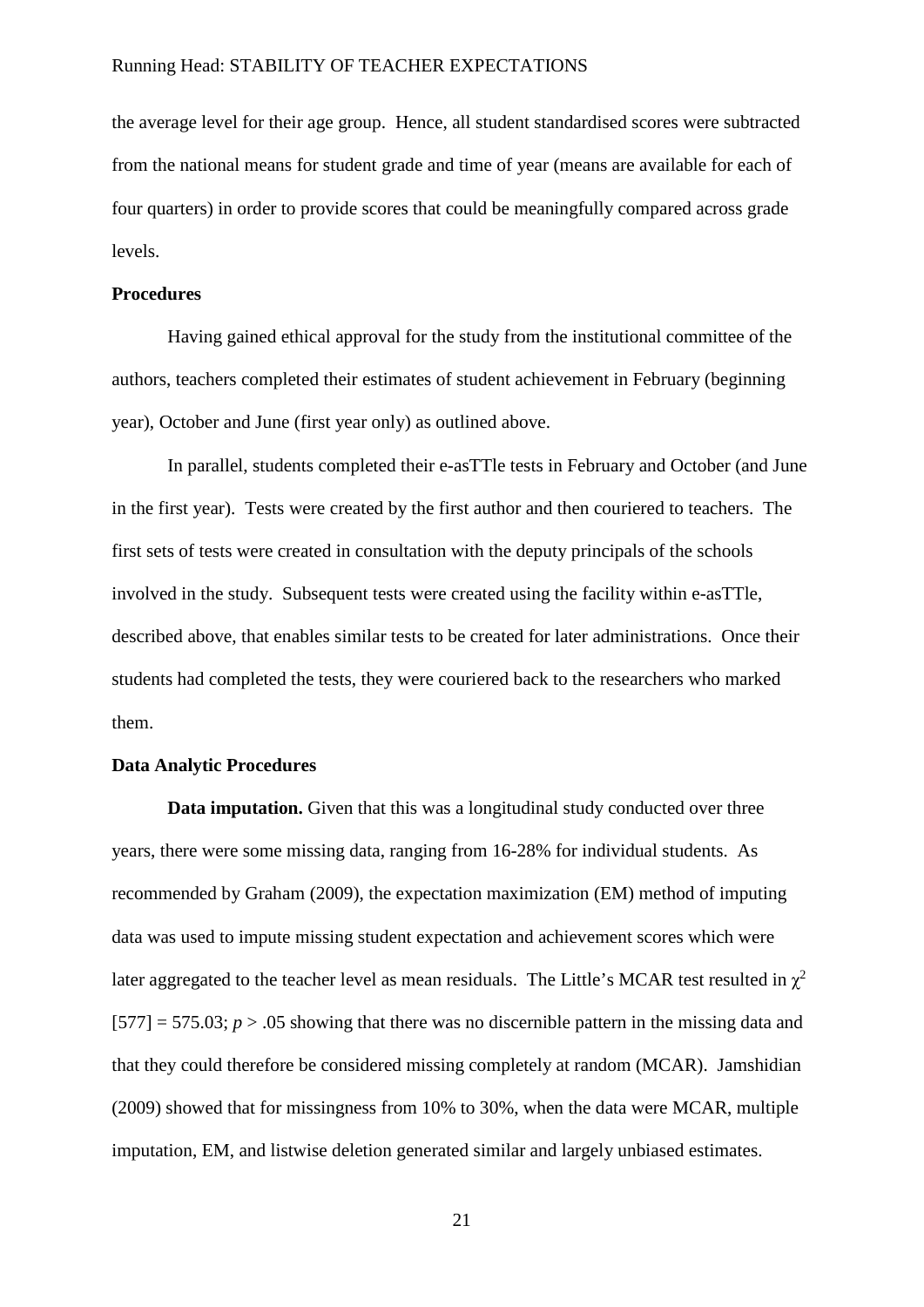Further, Dong and Chao-Ying (2013) concluded that the standard errors using EM were closest to those in the complete dataset (when compared with other imputation methods) and that, therefore, EM was the superior method of imputation, especially when data were MCAR.

**Teacher expectations.** One aim of this paper was to determine whether or not the beliefs of teachers about the capability of their students moderated the stability of their expectations. For the purposes of the current study, differences between teachers who, overall, had high expectations for all their students (high expectation teachers), those whose expectations were accurate, and those whose expectations were low for all students were compared. First, teacher expectations for each individual student were regressed onto achievement providing a standardised residual for each student, indicating the degree to which the teacher over- or underestimated each student (or indicating accuracy). At this point, the residuals were then aggregated at the teacher level for each of the seven time points when expectations and achievement were measured.

The class-level residuals ranged from -1.73 to 1.80 in mathematics and -1.77 to 1.51 in reading at the first time point. Teachers whose mean expectations for their class were more than half a standard deviation above or below the mean at the beginning of the first year of the study were classified as high versus low expectation teachers respectively. Those whose expectations were less than half a standard deviation from actual student achievement were classified as those teachers whose expectations were accurate. Half a standard deviation was selected as the cut-off for grouping teachers, in line with other research that has used standardised residuals and half a standard deviation to differentiate teacher groups as high, mid, or low in terms of their expectations (Rubie-Davies & Peterson, 2016). Further, because one of the aims of this paper was to investigate if particular teacher groups were more likely than others to maintain their initial expectations (in line with the work of Kuklinski  $\&$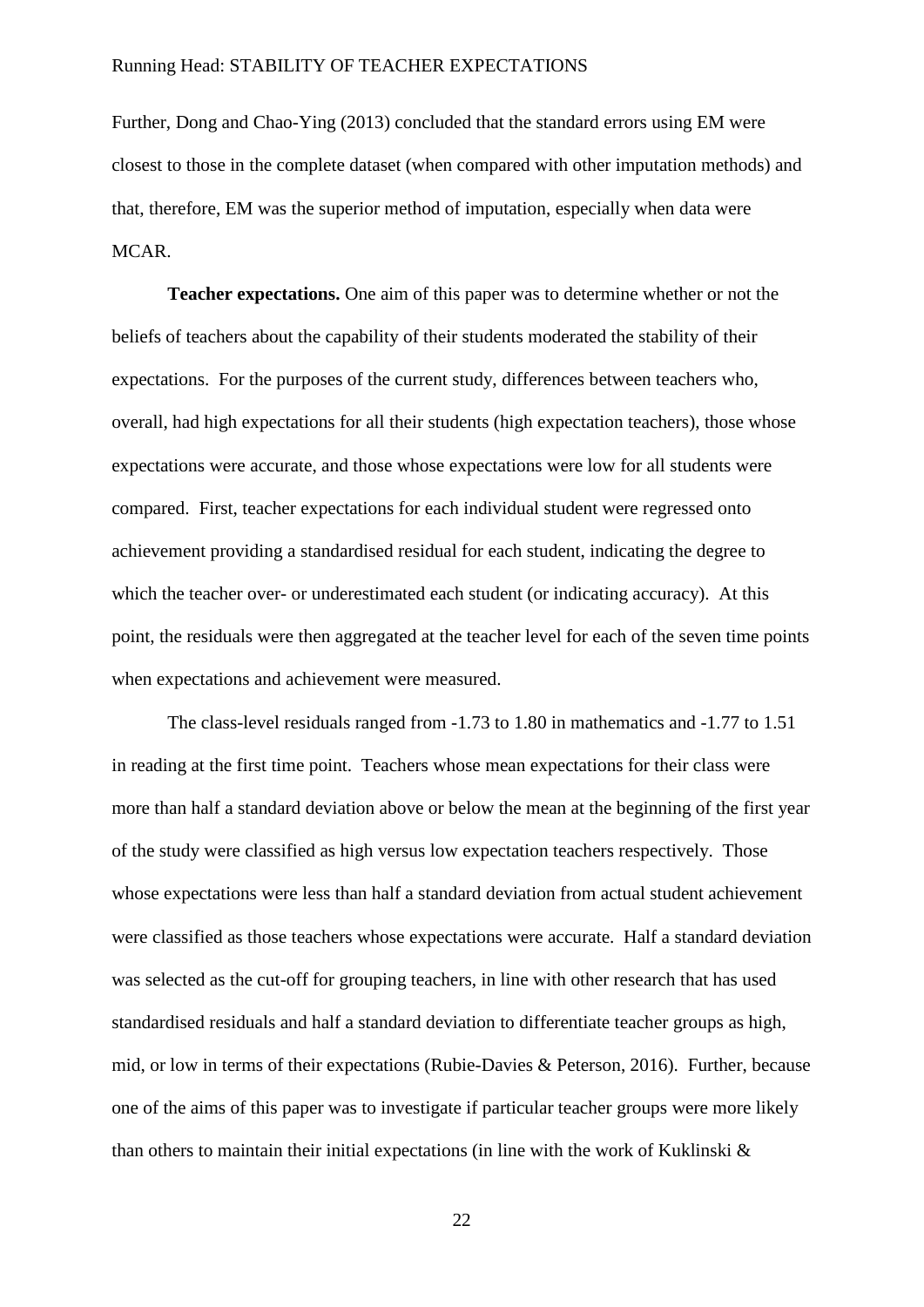Weinstein, 2000), it was necessary to create groups that were large enough to enable statistical analyses on the groups. A cut-off of 1.0, for example, would have precluded group comparisons. This resulted in 13 teachers whose expectations were low on average for all students at the initial measurement, 59 whose expectations were accurate, and 22 whose expectations were high in mathematics. In reading, 18 teachers had expectations that were low on average for all students at the initial measurement, 56 had expectations that were accurate and 20 had expectations that were high. Therefore, there was some overlap such that some teachers whose expectations were high in mathematics, for example, also had high expectations of their students in reading, but there was also some variation by curriculum area.

## **Data Analyses**

For the first research question, we asked whether teachers maintained similar expectations within each of three separate years in mathematics and in reading. In order to answer this question, repeated measures Friedman's ANOVAs and Wilcoxon tests were employed to examine within-year stability of expectations.

For the second research question, we asked whether there were statistically significant differences in teachers' expectations for those who initially over- or underestimated their students or had accurate expectations for their students in mathematics and reading, within one year (at two or three time points) and then across each of a further two years. In order to answer this research question, a repeated measures ANOVA was conducted in order to compare the expectations of the different groups of teachers (those who over- or underestimated their students and those who were accurate) over time.

For the final research question, we asked whether when groups of teachers over or under-estimated their students at the beginning of one year, these groups of teachers maintained similar expectation levels (over- or underestimate, or are accurate) even when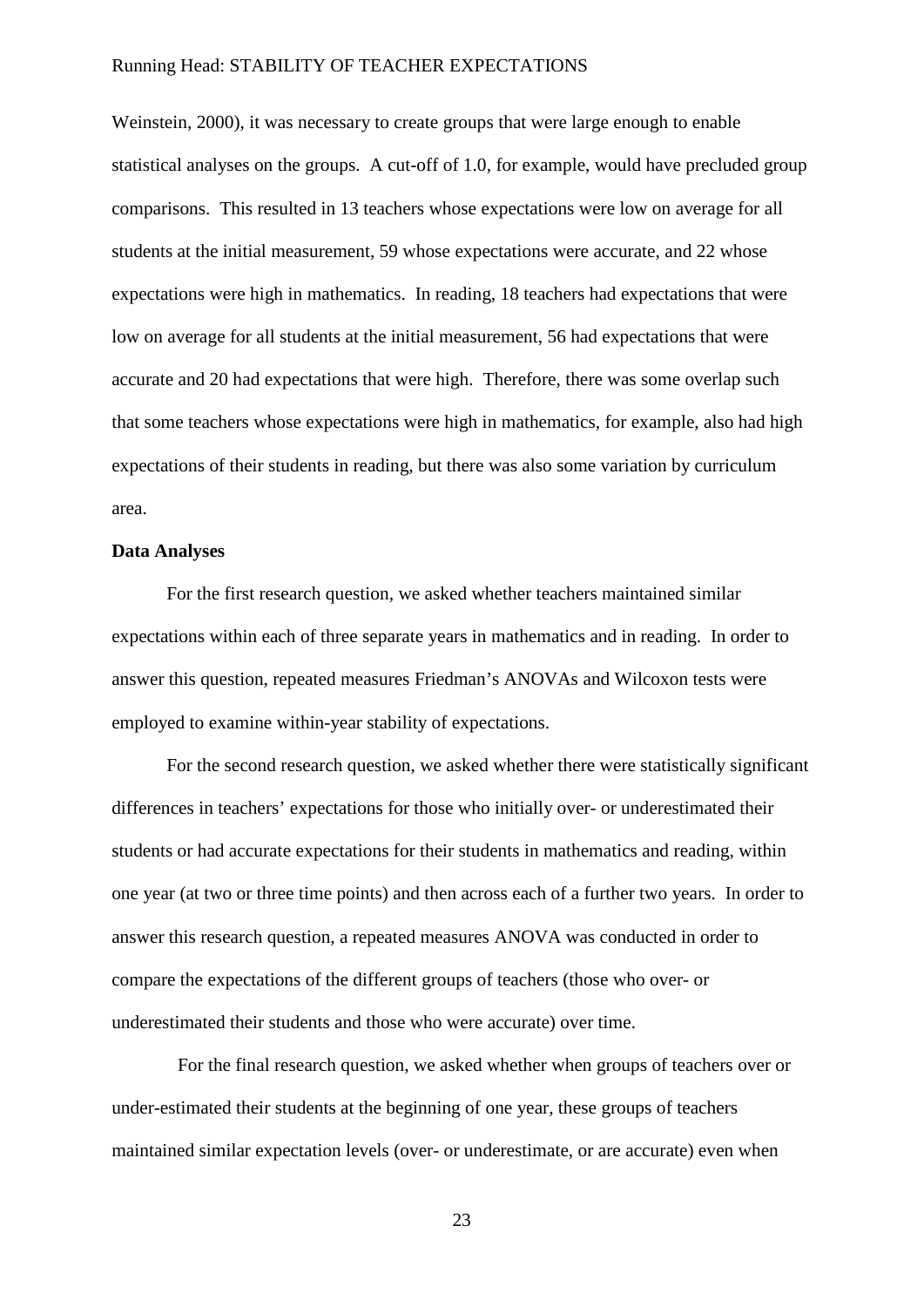cohorts of students differed each year. Repeated measures ANOVAs were conducted by group to investigate whether or not the initial differences in expectations remained similar over time or not.

## **Results**

The means and standard deviations of the standardised residuals for overestimating, accurate, and underestsimating expectation teachers can be found in Table 2 (Mathematics) and Table 3 (Reading). It is only when looking at the standardised residuals for individual teacher groups that the residuals can be compared over time. Nevertheless, for the high expectation group in both mathematics and reading, the mean residuals are all above .50 at each time point. In contrast, at every time point, those for low expectation teachers are consistently below -.50 whereas those for mid expectation teachers are greater than -.50 but less than .50. Hence, the mean residuals were similar across years, but were high, mid, or low for the different teacher groups. The degree of variation between the teacher groups and across time was tested in subsequent analyses.

## INSERT TABLE 2 ABOUT HERE

The first research question asked whether or not across all teachers in the current study, their expectations were stable over one year in mathematics and in reading. A series of Friedman's repeated measures ANOVAs (which compare rank differences over time) and Wilcoxon tests showed that in mathematics, across the whole sample, teacher expectations did not differ from the beginning to the end of the year for the first year,  $\chi^2(2) = 0.53$ ,  $p >$ .05. Wilcoxon tests were used to follow up this finding. It appeared that teacher estimation of their students in mathematics did not change from the beginning of the first year to the middle of the year,  $T = 2,317$ ,  $r = .03$ , from the beginning of the year to the end of the year, *T*  $= 2,313, r = .03$ , or from the middle of the year to the end of the year,  $T = 2,232, r = -.08$ . According to Cohen (1988), the first two of these are very small effect sizes whereas the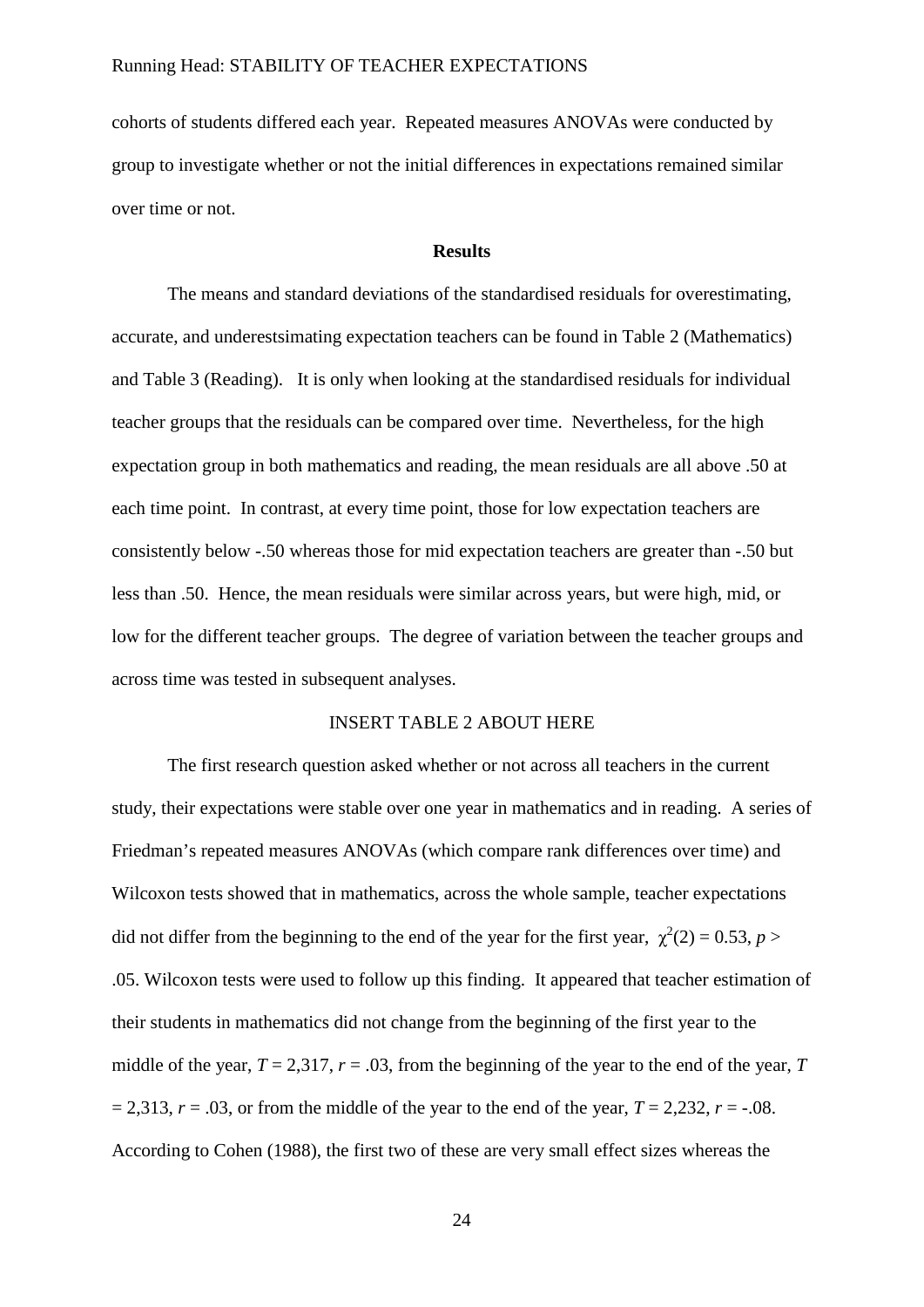change from the middle to the end of the year, although not statistically significant, was large. Wilcoxon tests were also used to compare beginning and end of year estimations in mathematics in the second year,  $T = 2,567$ ,  $r = .12$ , and in the third year of the study,  $T =$ 2,480,  $r = .09$ .

Similarly, in reading, teacher expectations for the whole sample appeared to remain stable in the first year,  $\chi^2(2) = 0.53$ ,  $p > 0.05$ . Wilcoxon tests were again used to follow up this finding. It appeared that teacher estimation of their students in reading did not change from the beginning of the first year to the middle of the year,  $T = 2,029$ ,  $r = -0.07$ , from the beginning of the year to the end of the year,  $T = 2,219$ ,  $r = -0.004$ , or from the middle of the year to the end of the year,  $T = 2,741$ ,  $r = .18$ . These are all small effect sizes. Wilcoxon tests were also used to compare beginning and end of year estimations in reading in the second year,  $T = 2,150$ ,  $r = -.03$ , and in the third year of the study,  $T = 2,294$ ,  $r = .02$ .

Hence, for each of the three years, in the current study, teacher expectations remained stable within each individual year and, apart from the change from the middle to end of the first year in mathematics, the effect sizes suggest little variation from year to year.

The second research question related to whether or not teachers' expectations for mathematics and reading changed significantly from the beginning to the end of three successive years for teachers who were identified as over- or underestimating, or having accurate expectations for all their students at the beginning of the study. A series of repeated measures ANOVAs in mathematics and reading for each group were performed, and as the means in Tables 2 and 3 suggest, showed that mostly there were no statistically significant differences in mathematics or in reading for any group (high, mid, or low expectations) from the beginning to the end of the three years of the study. However, there was one exception related to the high expectation group in both mathematics and reading as shown below.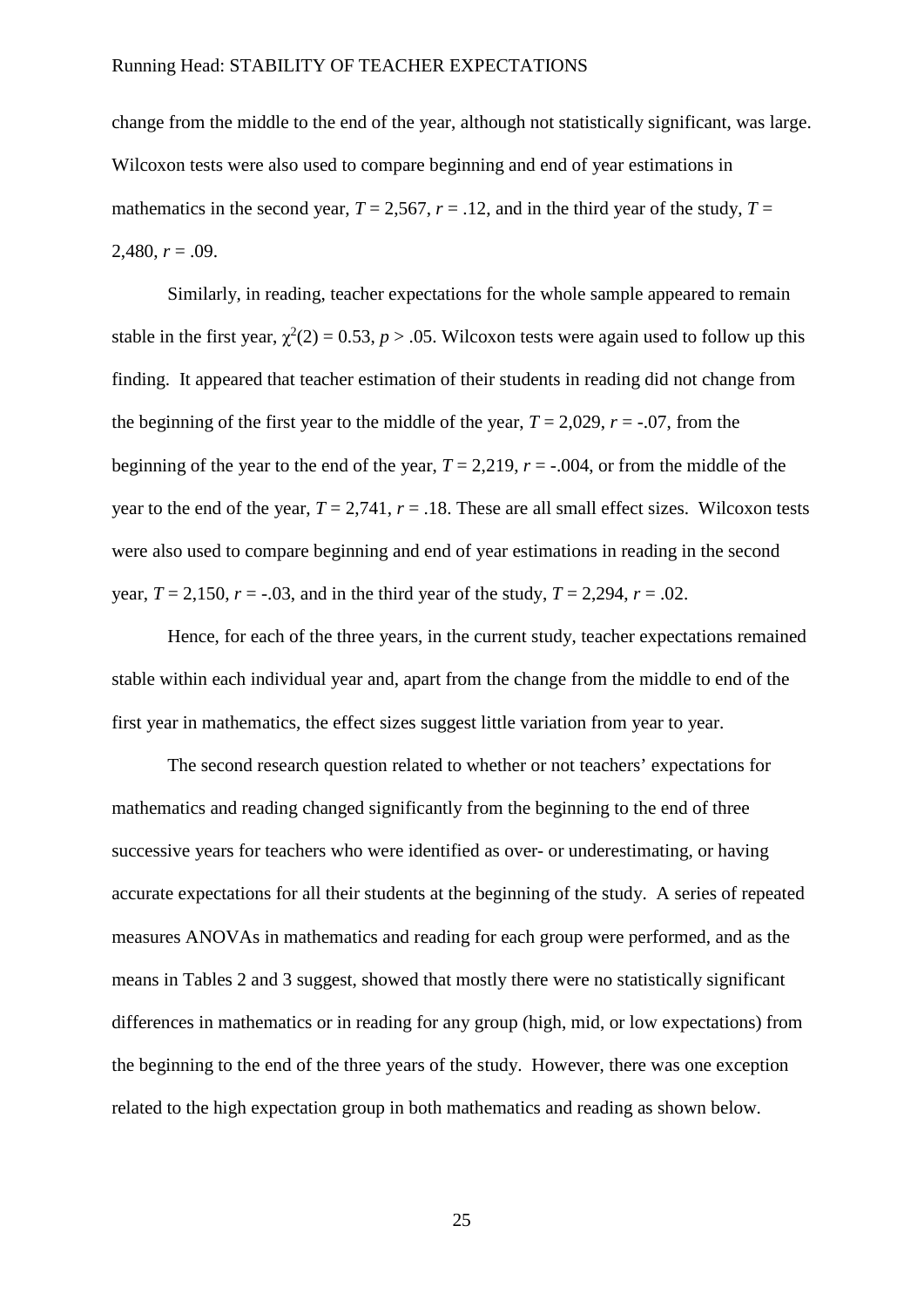For the overestimating group, their expectations were similar in mathematics for the first,  $F(2,42) = .86$ ,  $p > .05$  ( $r = -.02$  beginning and mid-year;  $r = .11$  beginning and end-ofyear;  $r = .16$  mid-year and end-of-year); and second;  $F(1,21) = .26$ ,  $p > .05$ ,  $r = .05$ ; but not the third year;  $F(1,21) = 6.21$ ,  $p < .02$ ,  $r = .44$ ). As can be seen from Table 2, the mean of the overestimating group in mathematics increased in the final year and the effect size was large. For the underestimating group, their expectations in mathematics did not vary for the first,  $F(2,24) = .16$ ,  $p > .05$  ( $r = .01$  beginning and mid-year;  $r = .10$ , beginning and end-ofyear;  $r = .12$  mid-year and end-of-year); second,  $F(1,12) = 2.0, p > .05, r = .28$ ; and third years,  $F(1,12) = .01$ ,  $p > .05$ ,  $r = .003$ , but although the effect sizes for the first and third years were small, for the second year, the effect size of the difference from the beginning to the end of the year was medium. For the accurate group, their expectations in mathematics were also similar across the first,  $F(2,116) = .41$ ,  $p > .05$ ,  $(r = .03$  beginning and mid-year; *r*  $=$  -.03, beginning and end-of-year;  $r = -.09$  mid-year and end-of-year); second,  $F(1,58) = .07$ ,  $p > .05$ ,  $r = -.14$ ; and third years,  $F(1,58) = .13$ ,  $p > .05$ ,  $r = .03$ .

Turning to reading, for the overestimating group, their expectations were similar in reading for the first,  $F(2,38) = 1.30, p > .05$  ( $r = .13$  beginning and mid-year;  $r = .20$ , beginning and end-of-year;  $r = .12$  mid-year and end-of-year); but not in the second,  $F(1,19)$  $= 4.82, p < .05, r = -.32$ ; but were again similar across the third year,  $F(1,19) = 4.22, p > .05,$  $r = -0.27$ . Although the effect size of these differences was small in the first year, it was medium in both the second and third years. As can be seen in Table 3, the mean of the overestimating group in reading increased in both the second and final year from the beginning to the end of the year. For the underestimating group, their expectations in mathematics did not vary for the first  $(F (2,34) = .47, p > .05$   $(r = -.12$  beginning and midyear;  $r = -13$ , beginning and end-of-year;  $r = -0.02$  mid-year and end-of-year); second,  $F = -0.02$  $(1,17) = .49, p > .05, r = .13$ ; and third years,  $F(1,17) = 3.05, p > .05, r = .25$ ; but although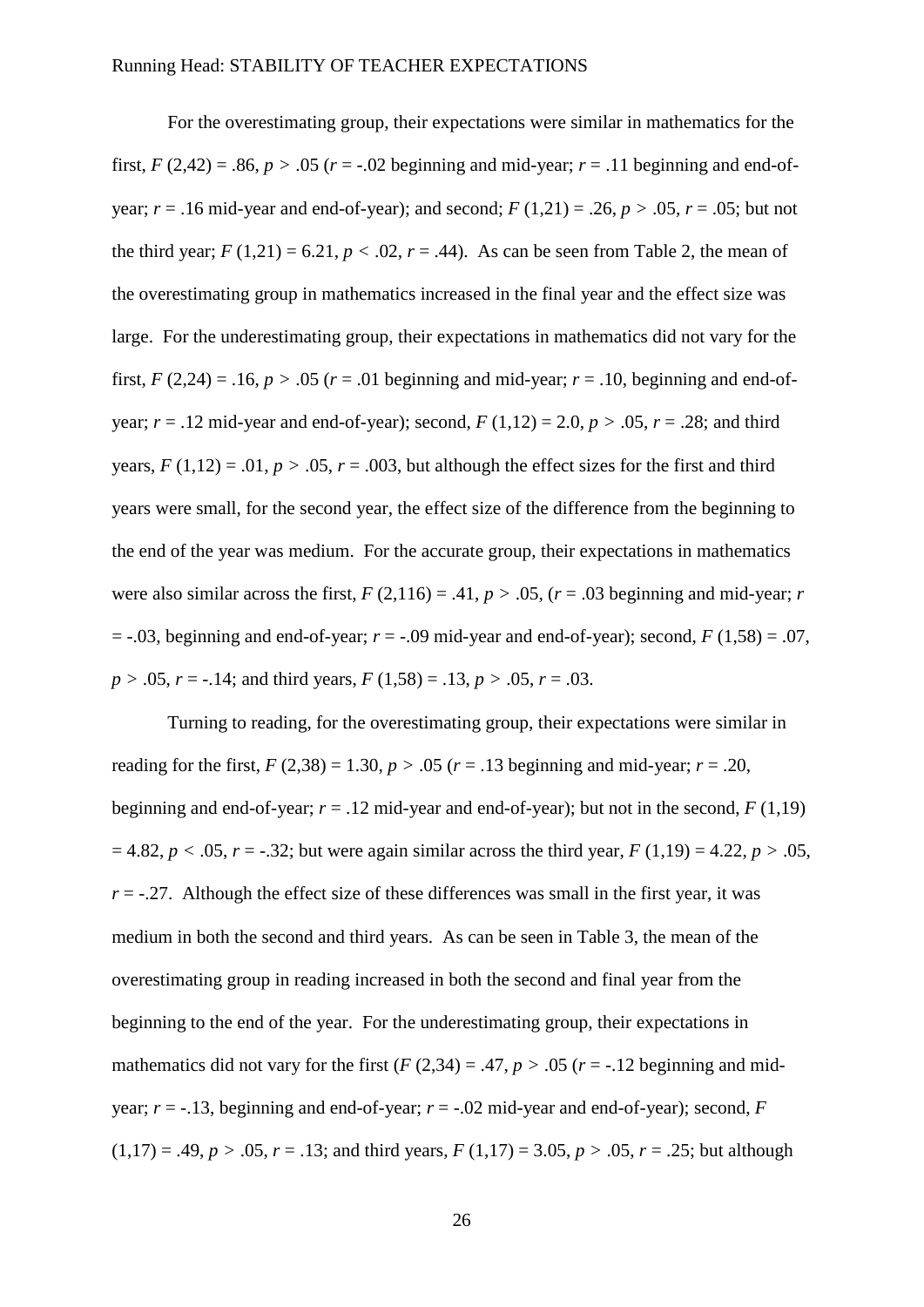the effect size was small in the first and second years, it was medium in the final year. For the accurate group, their expectations in mathematics were also similar across the first, *F*   $(2,110) = 1.81, p > .05$  ( $r = .12$ , beginning and mid-year;  $r = .01$ , beginning and end-of-year;  $r = -.11$  mid-year and end-of-year); second,  $F(1,55) = 1.73$ ,  $p > .05$   $r = .13$ ; and third years,  $F(1,55) = .15, p > .05, r = .14$ . All effect sizes were small for this group showing that there was little variation from the beginning to the end of the year in expectations for the accurate group.

When the expectations in the first year, the second year, and the third year were compared for high, mid, and low expectation groups, however, there was a statistically significant difference in the expectations by group in mathematics for the first year,  $F(2, 91)$  $= 114.13, p < .001,$  *partial*  $\eta^2 = .72$ ; the second year,  $F(2, 91) = 56.19, p < .001, \eta^2 = .55$ ; and the third year,  $F(2, 91) = 46.37$ ,  $p < .001$ , *partial*  $\eta^2 = .51$ . All these between-group differences were very large, and differences were found between all groups, *p* < .001, for all differences. The same pattern was found in reading whereby the expectations of the different groups were significantly different from each other in the first year,  $F(2, 91) = 127.26$ ,  $p <$ .001, *partial*  $n^2 = .74$ ; the second year,  $F(2, 91) = 51.54$ ,  $p < .001$ , *partial*  $n^2 = .53$ ; and the third year,  $F(2, 91) = 65.04$ ,  $p < .001$ , *partial*  $\eta^2 = .59$ . Again, the effect sizes were very large showing that there were large differences in the expectations of the different groups of teachers. The differences were between all groups at each time point,  $p < .001$  for all differences. Of note, however, in both mathematics and reading, the effect sizes did decrease a little in the second and third year compared with those in the first year indicating that although the statistically significant differences remained, these differences were less extreme over successive years of the study.

The final research question asked whether or not expectations were stable overall across the entire three years, as well as for the three teacher groups, rather than just within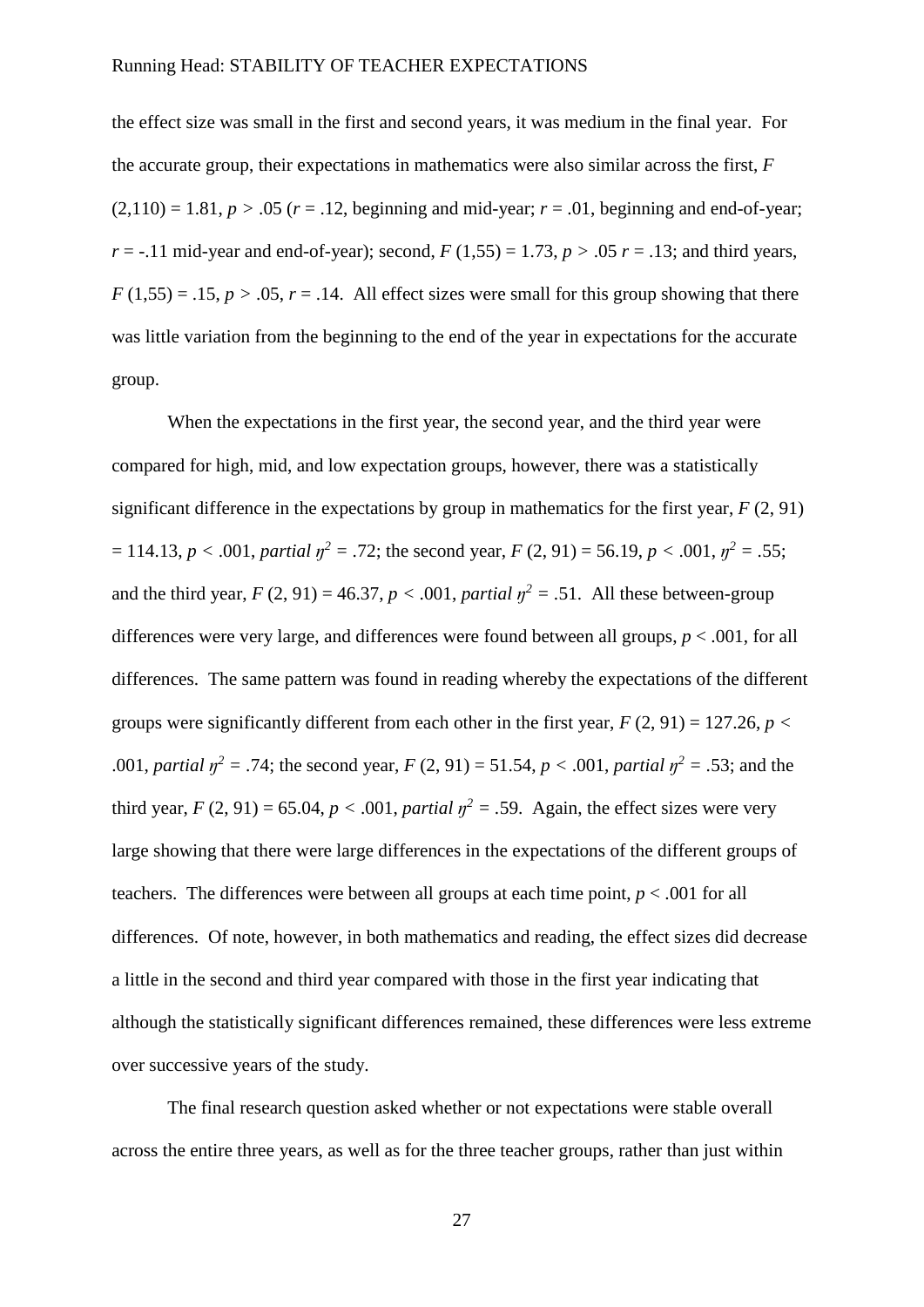each year. A Friedman repeated measures ANOVA was used to examine change in teacher expectations across the entire three years in mathematics and then in reading. This was followed by investigating the group x time interaction using a repeated measures ANOVA, to determine whether the expectations of some of the over-, underestimation and accurate groups remained more similar than in other groups. Across all groups, there was no statistically significant difference in teacher expectations across the three years of the study in mathematics,  $\chi^2(6) = 11.52$ ,  $p > .05$ ; or in reading,  $\chi^2(6) = 5.07$ ,  $p > .05$ . This meant that even though the cohorts of students varied from year to year, teacher expectations remained similar across the three years of the study. An examination of a repeated measures ANOVA group by time interaction showed that in mathematics,  $F(7.80, 354.76) = 1.02$ ,  $p > .05$ , *partial*  $\eta^2 =$ *.*02; and in reading,  $F(8.93, 354.76) = 1.23$ ,  $p > .05$ , *partial*  $p^2 = .03$ ; the interaction was not statistically significant. This showed that also at the group level (high, mid, and low), expectations remained at similar levels over three years, even though the cohorts of students differed.

#### **Discussion**

The first research question in the current study asked whether or not teachers maintained similar expectations within each of the three separate years of the study. Overall, the results suggested that, in line with earlier studies (Kuklinski & Weinstein, 2000; Martinek, 1980), teachers' expectations appeared to remain relatively stable over one year. The studies of Kuklinski and Weinstein (2000) were carried out over a six-month period whereas that of Martinek (1980) took place over eight weeks. The current study suggested, that even over a longer period of one year, teachers' expectations showed little relative change. We identified that over one year and for each of three years, when teachers held specific levels of expectations (high, mid or low) for their class, the rank order of the residuals stayed at similar levels each year in both mathematics and in reading. That is, it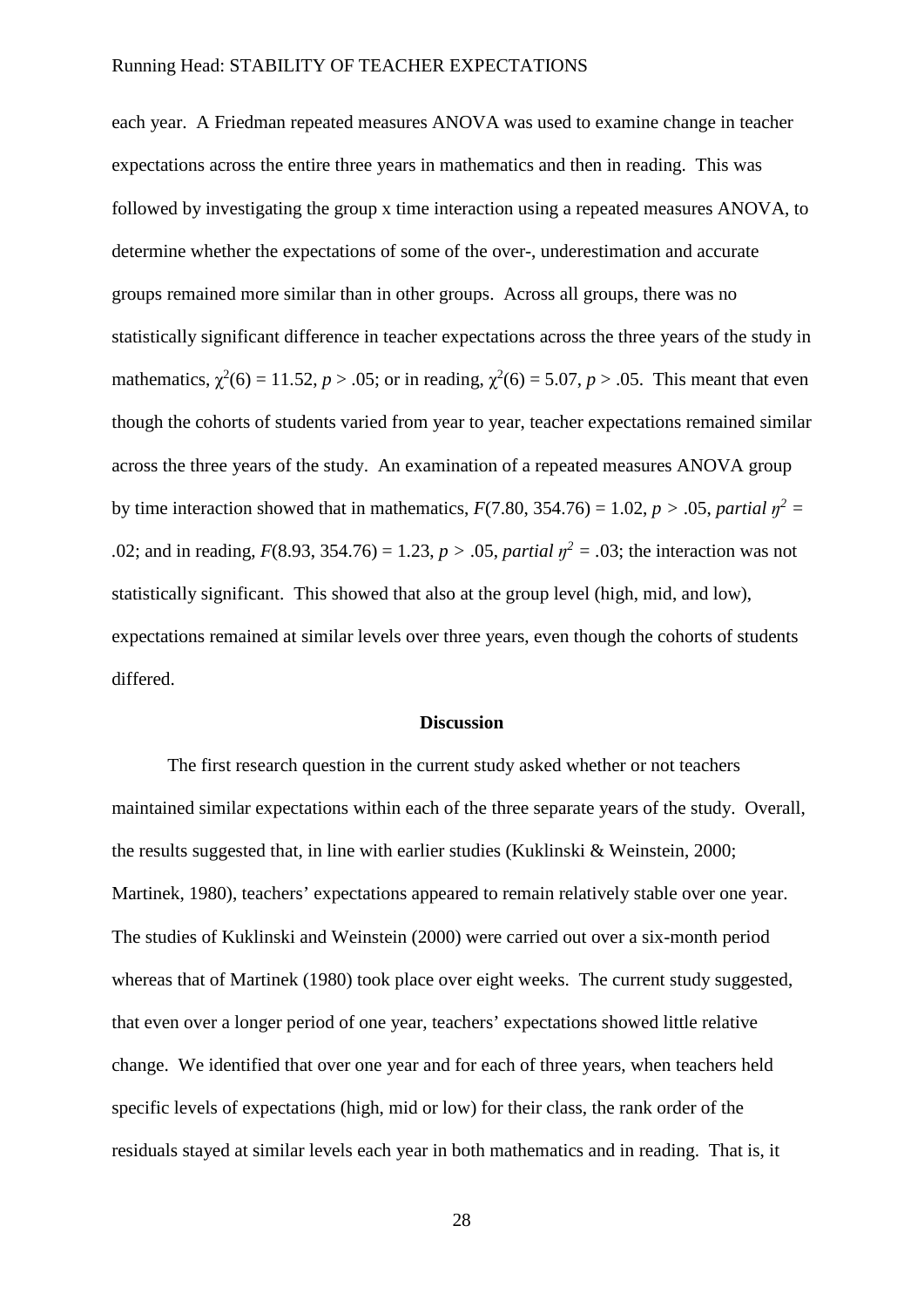seemed that once teachers formed high or low expectations for their class, the lack of change in the rank order of the residuals suggested that they tended to adhere to their expectations for each of three years.

The second research question explored whether any initial differences in expectations between the various groups (over or underestimation, or accurate estimations) remained within the first year of the study and then within the next two years. The study showed that there were large differences in teachers' expectations between teachers who over- or underestimated their students or who were accurate in their expectations. These differences were evident at the beginning of the study and at every other subsequent measurement. These large differences in teachers' expectations are likely to have implications for students in the ways that they are taught by the different teachers. Students whose teachers overestimated their achievement were likely to benefit from teacher practices and behaviours associated with high expectations (Rubie-Davies, 2007). On the other hand, for students who were underestimated, it was possible that they were exposed to lower-level learning opportunities, thereby reducing their chances of making substantial learning gains in one year (Rubie-Davies, 2015). Within the teacher expectation field, there is now much accumulated evidence (e.g., de Boer, Bosker, & Van der Werf, 2010; Glock et al., 2015; McKown & Weinstein, 2008; Rubie-Davies, 2018; Timmermans, Kuyper, & van der Werf, 2015) suggesting that the expectations that teachers hold for their students predict student end-ofyear achievement over and above initial levels of achievement. Hence, for students with teachers whose expectations were high, they were likely to be advantaged compared with students who were in classes of low expectation teachers.

The third research question investigated whether or not the different groups of teachers in the study maintained similar levels of expectations from one year to another. Importantly, teachers' class-level expectations showed little variation year-to-year with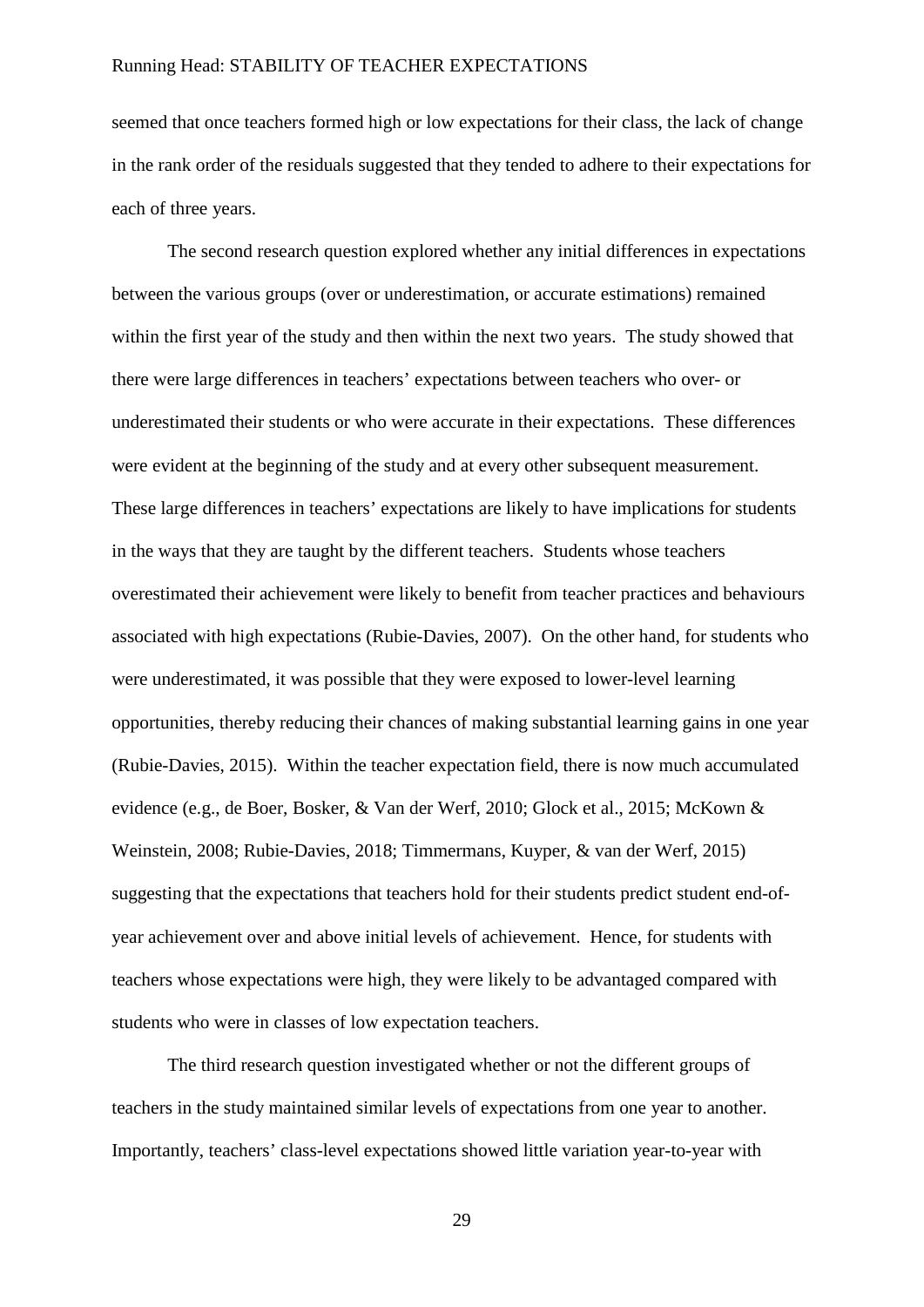different cohorts of students. This meant that some teachers overestimated three separate cohorts of students whereas other teachers underestimated each of their cohorts in both reading and mathematics. This finding suggested that the teachers with high expectations maintained these each year. That is, even with different cohorts of students, their expectations remained high relative to achievement. Similarly, those who underestimated their students' achievement also appeared to do so for successive groups of students. These results add weight to a recent study (Li & Rubie-Davies, 2017) in which it was found that when teachers had high (or low) expectations for a particular class, they maintained similar expectation levels across multiple classes in the same year. Further, our findings are also in keeping with those of Kuklinski and Weinstein (2000) who suggested that some teachers were more negative in their assessments of their students, and perhaps in their interactions, whereas others were generally more positive. The researchers suggested that when students were advantaged by being with more positive teachers, their achievement gains were likely to be greater than if they were with more negative teachers. In earlier work, (Rubie-Davies, 2006; Rubie-Davies, 2007, 2008, 2010; Rubie-Davies & Peterson, 2011) Rubie-Davies was able to show that teachers who had high expectations for all their students had quite different pedagogical beliefs from those of teachers whose expectations were low for all students. High expectation teachers were far more positive in their assessments of students and their capabilities and, therefore, instituted highly effective teaching strategies that seemed to result in their students making much greater learning gains than students with low expectation teachers. Further, high expectation teachers created a much more positive class climate than that of low expectation teachers whereby their relationships with students were very warm and supportive but also where they encouraged students to support and collaborate with each other. These differences in teacher beliefs, instructional practices, and class climate appeared to lead to the large learning gains of students with high expectation teachers and also to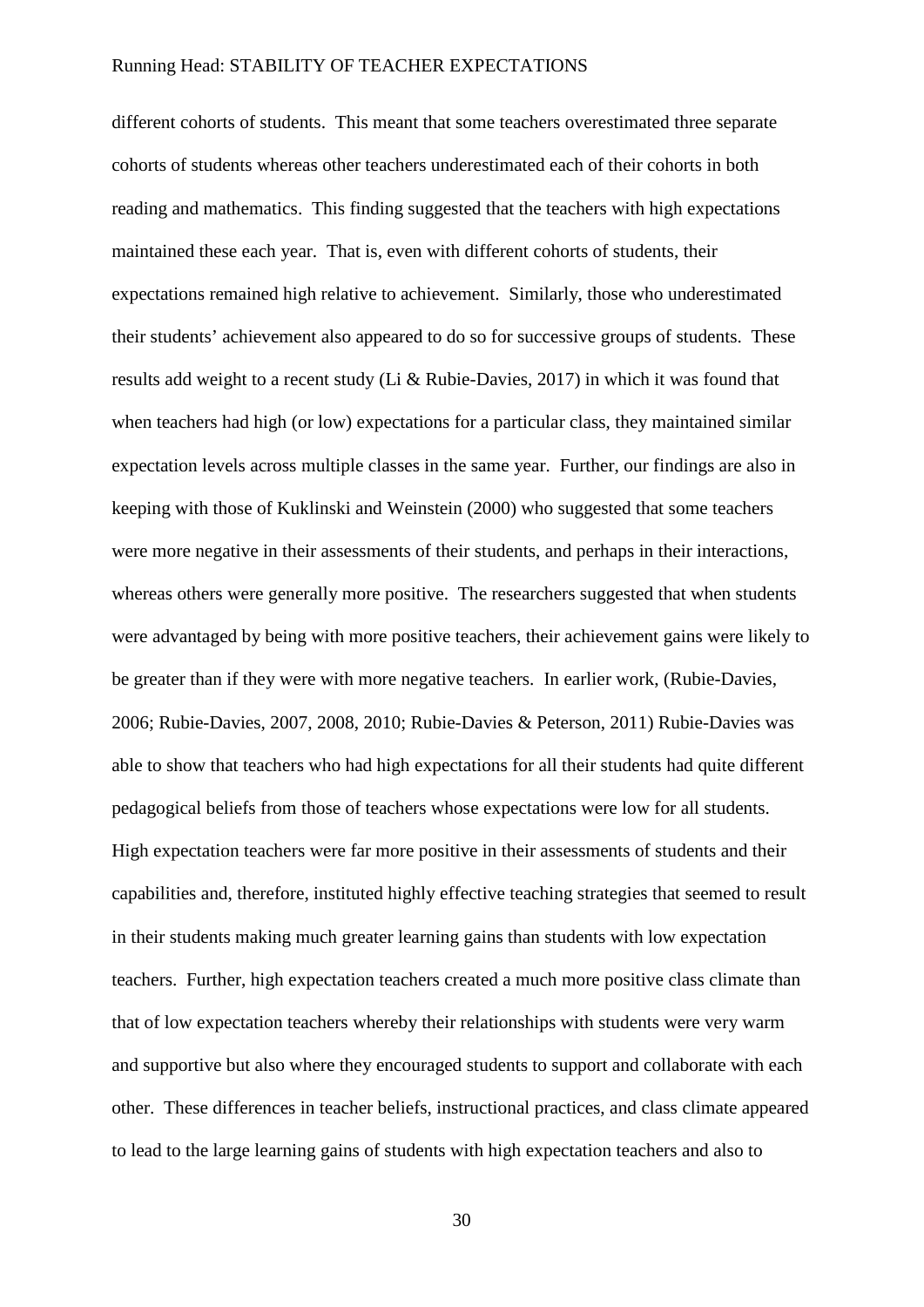increased student self-belief compared with students in classes of low expectation teachers. This suggests that teachers with high expectations are also high quality teachers whose teaching practices and support of students lead to students in their classes making large learning gains and further fuelling their high expectations.

The findings from the current study, those of Rubie-Davies' earlier work, those of Kuklinski and Weinstein (2000), and those of Li and Rubie-Davies (2017) appear to provide evidence that teacher beliefs moderate teacher expectation effects (Rubie-Davies, 2015; Weinstein, 2002). Therefore, when teachers believe that all students can achieve at high levels, they institute instructional practices and supports which increase the likelihood of student success and so the expectation effects on achievement may be more positive than if teachers did not have such positive beliefs about how they could influence student achievement (Weinstein, 2002).

It is important that teachers can accurately judge student levels of achievement (or at least that they do not underestimate their students) if they are to assign appropriate tasks that are likely to positively influence student learning. There is some evidence (Hinnant et al., 2009; Meissel, Meyer, Yao, & Rubie-Davies, 2017), however, that suggests that some teachers do underestimate their students and that this can have long-term consequences for their students. In the study by Meissel and colleagues (2017), with 17,000 students, teachers were asked to make an overall judgement about student achievement levels in literacy. It was found that, on average, teachers underestimated boys, minority groups, second language students, and special needs students. These underestimations were large (ranging from 6 months for boys to two years below actual student achievement for special needs students) and were likely to result in teachers assigning inappropriate work to some students.

The stability of teachers' expectations in the current study across different teacher groups suggests that teachers likely vary in the degree to which they influence student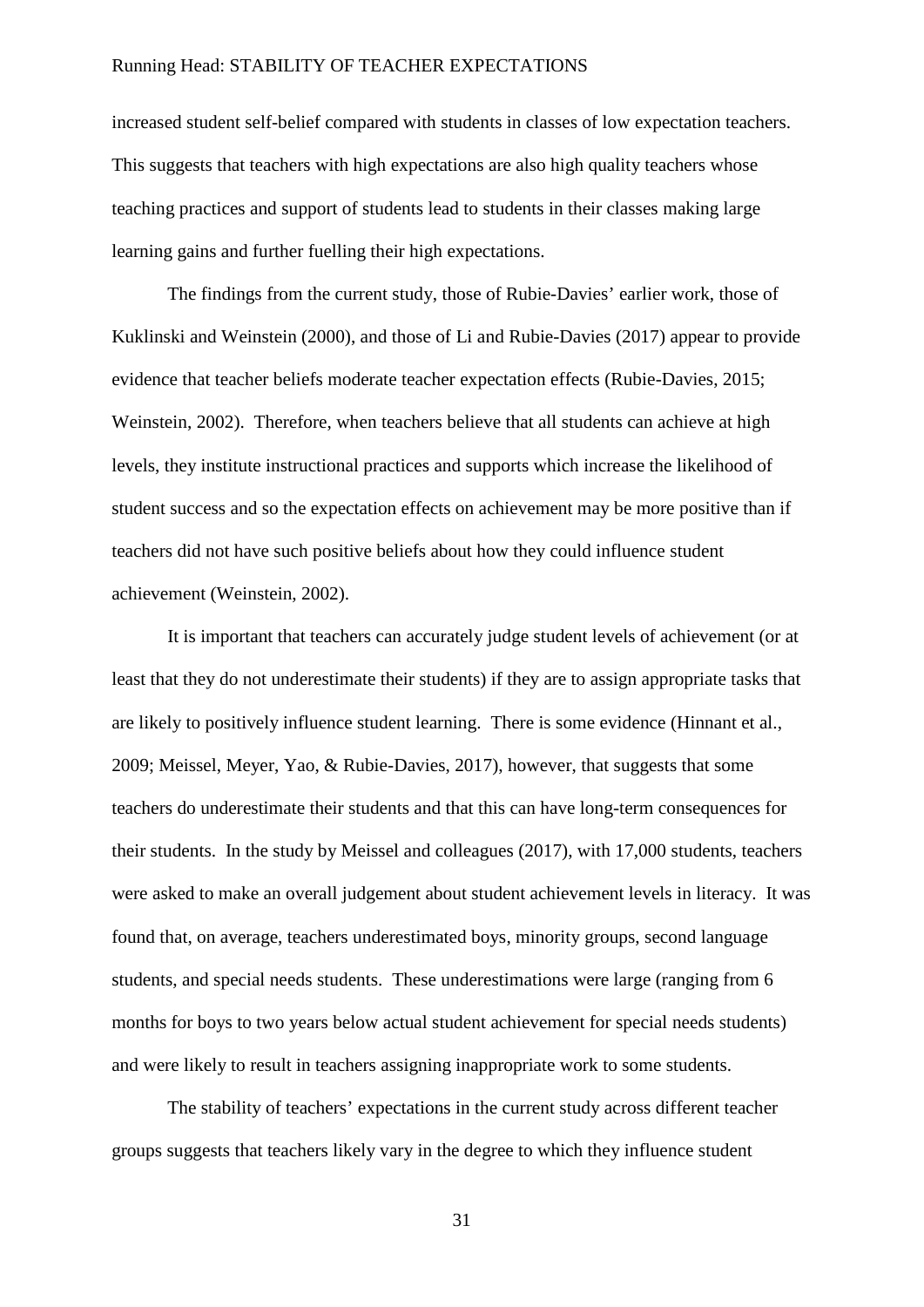achievement. Students make greater gains when their teachers have high expectations for their achievement. Beliefs about the degree of influence that teachers can have on student achievement could arise from prior teacher success in increasing student achievement. When teachers are confident that they can make a difference to student learning, there are associated benefits for students. For example, when teachers believe that every student can make large learning gains, they are likely to take ownership when students fail to grasp a concept. Such teachers are likely to support students until they grasp the concept being taught. In contrast, teachers who are not confident that they can make much difference to student achievement, may blame the student when the student has difficulty with a new concept. In this scenario, the teacher may credit the student with a lack of intelligence, for example, meaning that the teacher gives up more easily in trying to teach the student since the explanation may be that the student simply cannot learn (Woolfolk Hoy, Hoy, & Davis, 2009). Overall, the study suggested that teachers likely differed in their beliefs and pedagogical practices leading to different outcomes for their students, in turn reinforcing their beliefs about student capability – and, importantly, also leading to expectations that appeared to be stable across more than one year.

## **Limitations and Future Directions**

This study has some limitations that constrain the generalisability of the findings. Firstly, the numbers of teachers who had either high or low class-level expectations were very small and so any conclusions that can be drawn from the study should be made cautiously. Secondly, there are always dangers of increasing the Type 1 error (a false positive) when multiple analyses are conducted on the same data. A further limitation relates to the aggregation of the individual student expectations to the teacher (class) level. The large effect sizes related to the analyses comparing teacher groups may be due to the use of aggregated data at the teacher level. Using the average teacher expectations for their class,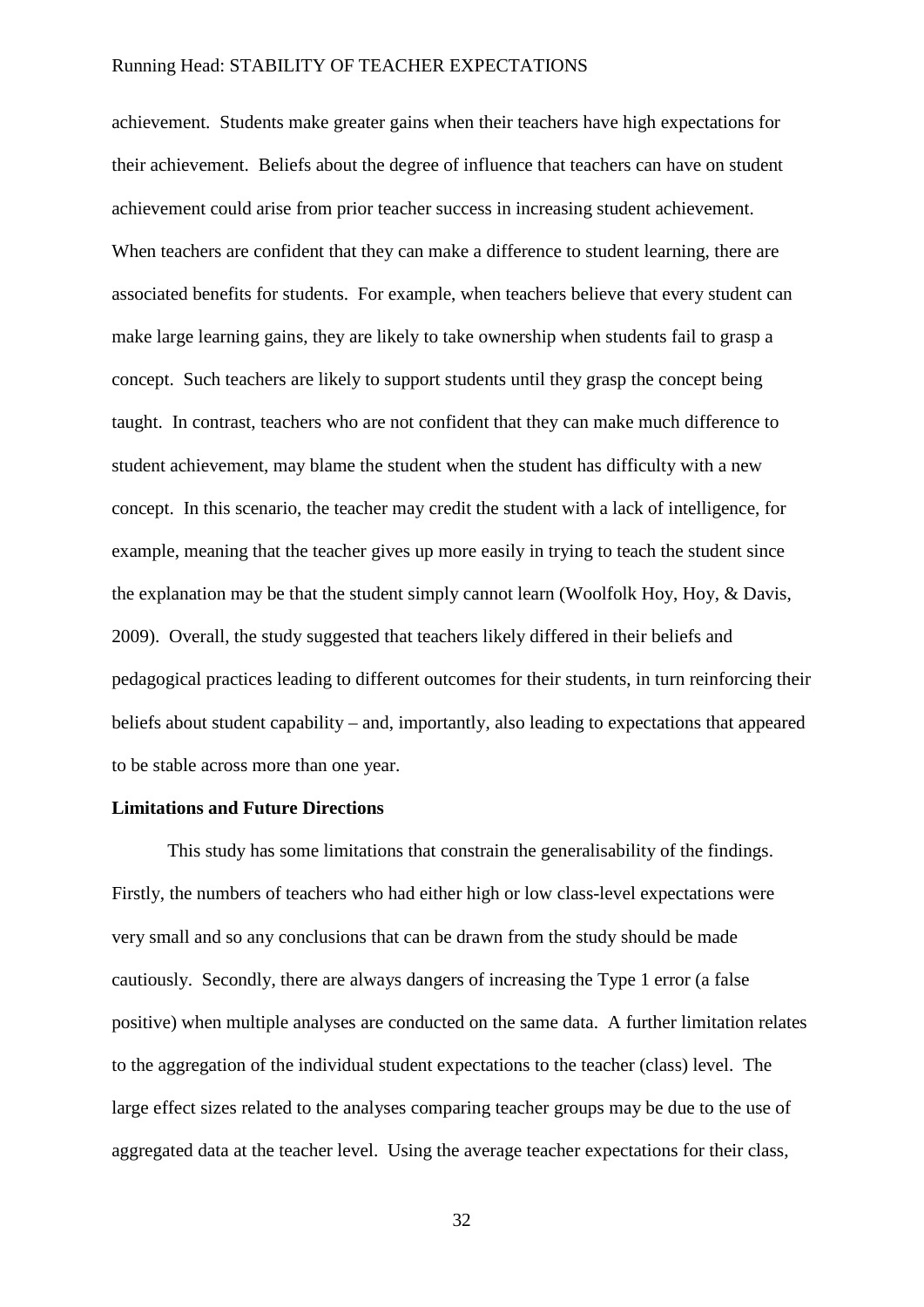rather than the expectations for each individual student, would have decreased the withinteacher variability in expectations. This aggregation of data would have resulted in lower standard deviations than if the data had been based on individual student-level data, and because *r* uses the standard deviation in the calculations, a smaller standard deviation would result in larger effect sizes. This needs to be considered in interpreting the results because the effect sizes are not directly comparable to those found in other studies in the teacher expectation field. Similarly, the results are related to teachers' average classroom expectations. This result, however, is not directly generalisable to the expectations for individual students which may show more fluctuations. Future research could examine at the student level the degree to which particular teachers' expectations remain stable over time.

A further limitation of the current study is that although it seemed that expectations were maintained, even for different cohorts of students, no qualitative data were collected to enable more in-depth exploration of why teachers held particularly high or low expectations or how they believed these were enacted in their classrooms. Further, because of the small numbers of teachers in each expectation group, no controls were used in the data analyses. It is possible that those teachers whose expectations were high, low or accurate for their students had particular characteristics. For example, more high expectation teachers could have been in high socioeconomic schools, or had greater teaching experience, or belonged mostly to a particular ethnicity. These are factors that could be investigated in future studies as potentially being related to teachers' class-level expectations.

This is the first study, to the authors' knowledge, that has examined the stability of teachers' expectations not just across a complete academic year but also across multiple years with different cohorts of students. However, the small numbers of teachers in each expectation group mean that it will be important in future studies, that much larger numbers of teachers are included. This will enable researchers to investigate if there are particular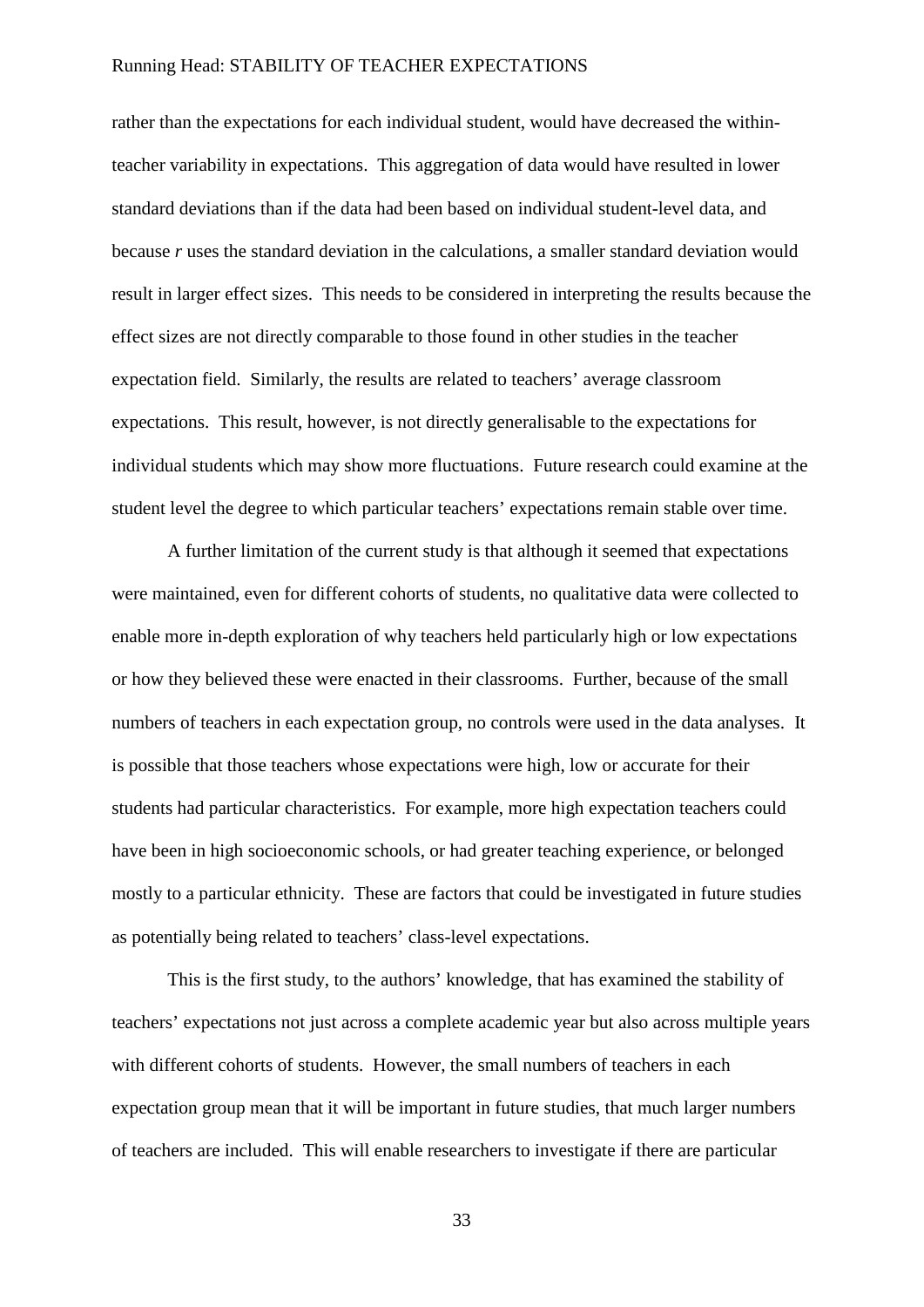characteristics of teachers or schools that are associated with teachers having high, low, or accurate expectations for all students. Further, the inclusion of a qualitative component will enable a deep exploration of why some teachers consistently have high expectations for their students (as well as the other possibilities) across multiple years. In addition, the inclusion of larger numbers of teachers would enable more robust multilevel analyses to be conducted.

## **Conclusions**

High expectations have long been associated with increased student achievement (Brophy, 1982; Brophy & Good, 1986; de Boer et al., 2010; Dusek & O'Connell, 1973) but to date, studies have not often examined the stability of teachers' expectations. The current study suggests that if expectations remain relatively stable and high at the class-level, then students who are fortunate to be with high expectation teachers are likely to gain in both achievement and self-belief (Rubie-Davies, 2006; Rubie-Davies, 2007). It is important, therefore, that teacher education programmes incorporate the benefits of high expectations for student learning into their teacher education programmes. A recent book (Good & Lavigne, 2018) showed that the inclusion of teacher expectations as a topic was now rare within teacher education and yet the current study and many others show that students can do much better than they may have previously when their teacher has high expectations for them. Both practising and pre-service teachers are not often confronted with topics such as teacher bias (inaccurate low expectations for some groups of students), stereotyping, or the detrimental effects of low expectations, and yet evidence suggests that teachers can increase their expectations if they are made aware of the benefits for students and if they are reminded of quality teaching practices and emotional care that are associated with increased achievement (Rubie-Davies, 2015). Targeted professional support may help underestimating teachers to become more positive in their expectations and to adjust their expectations to enable students to reach their potential. If teachers do not understand how their expectations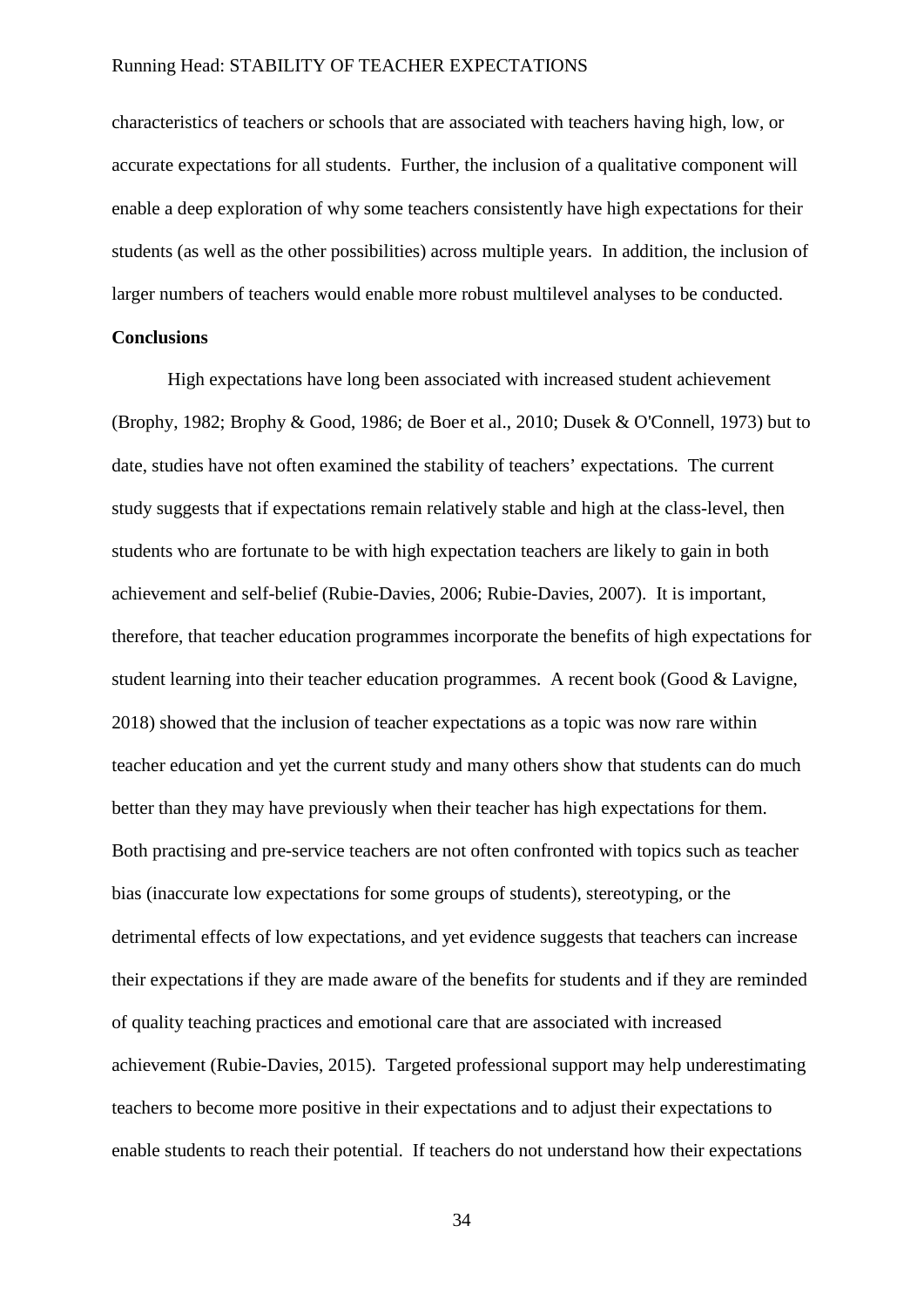can limit or increase student progress, they are not likely to question their current practice. Teachers play a key role in influencing student achievement and long-term outcomes. It is important that they maximise the capabilities of every student in their care.

In line with this, teachers whose expectations are high (that is, their expectations are well above student achievement) provide evidence (Rubie-Davies, 2007) that student progress could be much greater than it is currently were other teachers to structure their classrooms similarly to those of high expectation teachers. Overestimating students is likely to be far more beneficial for student progress than underestimation or even accurate estimation (Timmermans et al., 2015) and these teacher assessments have long-term consequences for student outcomes and ultimately their life chances (Alvidrez & Weinstein, 1999). Hence, policy makers, school managers, and teachers need to develop an understanding that prior achievement information is not necessarily an indication of students' futures. Students' achievement trajectories can be interrupted such that their learning gains are accelerated and students are enabled to reach the highest possible levels.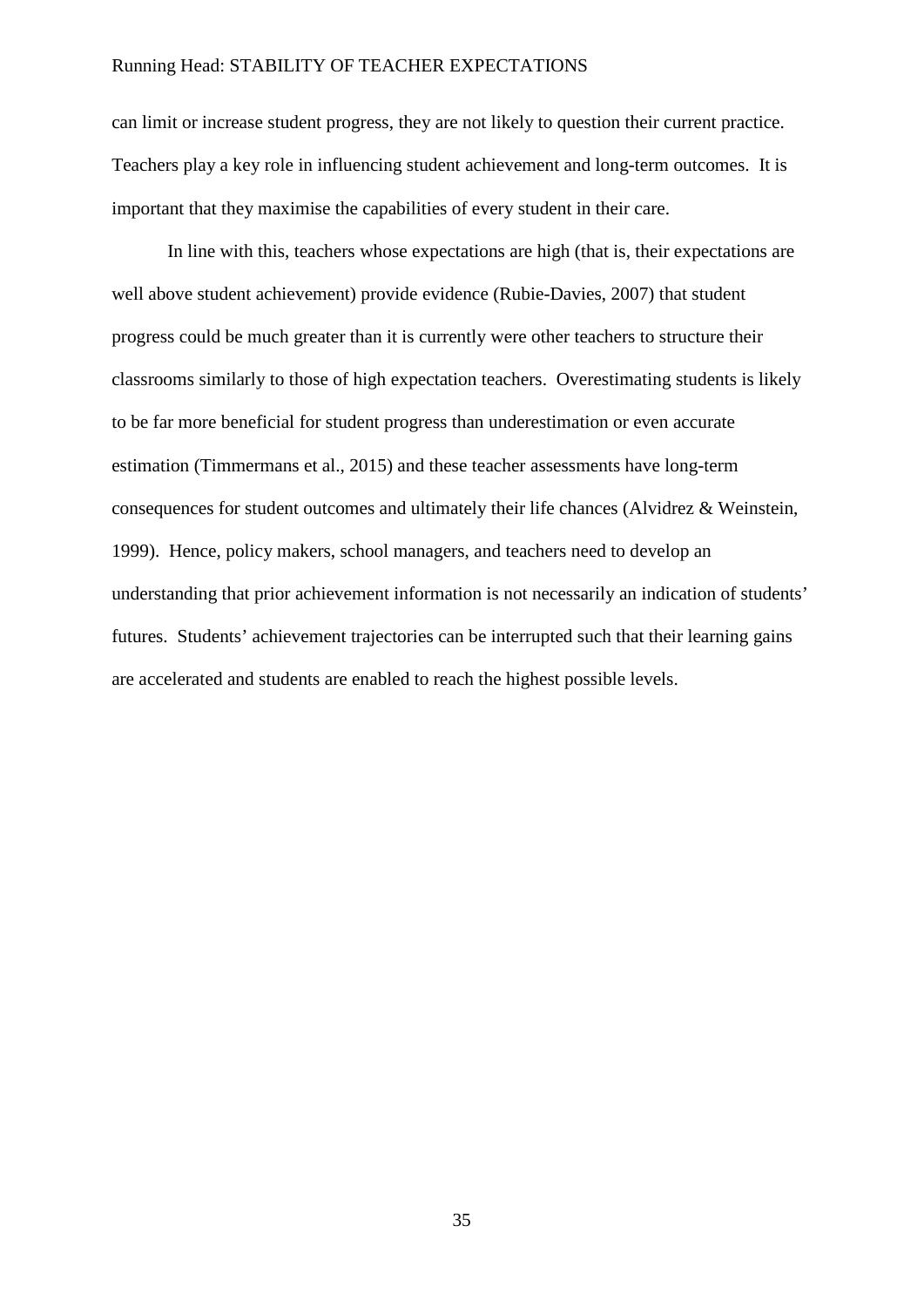## **References**

- Alvidrez, J., & Weinstein, R. S. (1999). Early teacher perceptions and later student academic achievement. *Journal of Educational Psychology, 91*, 731-746.
- Babad, E. (1993). Teachers' differential behavior. *Educational Psychology Review, 5*, 347- 376.
- Babad, E. (1998). Preferential affect: The crux of the teacher expectancy issue. In J. Brophy (Ed.), *Advances in research on teaching: Expectations in the classroom* (Vol. 7, pp. 183-214). Greenwich, CT: JAI Press.
- Babad, E. (2009). *The social psychology of the classroom*. New York: Routledge.
- Borko, H., & Niles, J. A. (1982). Factors contributing to teachers' judgments about students and decisions about grouping students for reading instruction. *Journal of Reading Behaviour, 14*(2), 127-140.
- Brophy, J. E. (1982). How teachers influence what is taught and learned in classrooms. *The Elementary School Journal, 83*, 1-13.
- Brophy, J. E. (1983). Research on the self-fulfilling prophecy and teacher expectations. *Journal of Educational Psychology, 75*, 631-661.
- Brophy, J. E., & Good, T. L. (1970). Teachers' communication of differential expectations for children's classroom performance: Some behavioral data. *Journal of Educational Psychology, 61*, 365-374.
- Brophy, J. E., & Good, T. L. (1986). Teacher behavior and student achievement. In M. Wittrock (Ed.), *Handbook of Research on Teaching* (Third ed., pp. 328-375). New York: MacMillan Publishing Company.
- Cohen, J. (1988). *Statistical power analysis for the behavioral sciences* (2nd ed.). Hillsdale, N.J.: Lawrence Erlbaum.
- de Boer, H., Bosker, R. J., & Van der Werf, M. (2010). Sustainability of teacher expectation bias effects on long-term student performance. *Journal of Educational Psychology, 102*, 168-179. 10.1037/a0017289
- Dong, Y., & Chao-Ying, J. P. (2013). Principled data methods for researchers. *Springerplus, 2*(Online) 10.1186/ 2193-1801-2-222
- Dusek, J. B., & O'Connell, E. J. (1973). Teacher expectancy effects on the achievement test performance of elementary school children. *Journal of Educational Psychology, 65*, 371-377.
- Embretson, S. E., & Reise, S. (2000). *Item response theory for psychologists*. Mahwah, NJ: Erlbaum.
- Glock, S., Krolak-Schwerdt, S., & Pit-ten Cate, I. M. (2015). Are school placement recommendations accurate? The effect of students' ethnicity on teachers' judgments and recognition memory. *European Journal of Psychology in Education, 30*, 169-188. 10.1007/s10212-014-0237-2
- Good, T., & Lavigne, A. (2018). *Looking in classrooms* (11th ed.). New York, NY: Routledge.
- Graham, J. W. (2009). Missing data analysis: Making it work in the real world. *Annual Review of Psychology, 60*, 549-576. 10.1146/annurev.psych.58.110405.085530
- Hinnant, J. B., O'Brien, M. O., & Ghazarian, S. R. (2009). The longitudinal relations of teacher expectations to achievement in the early school years. *Journal of Educational Psychology, 101*, 662-670. 10.1037/a0014306
- Jamshidian, M. (2009). Strategies for analysis of incomplete data. In M. A. Hardy & A. Bryman (Eds.), *Handbook of data analysis* (pp. 113-130). Thousand Oaks, CA: Sage.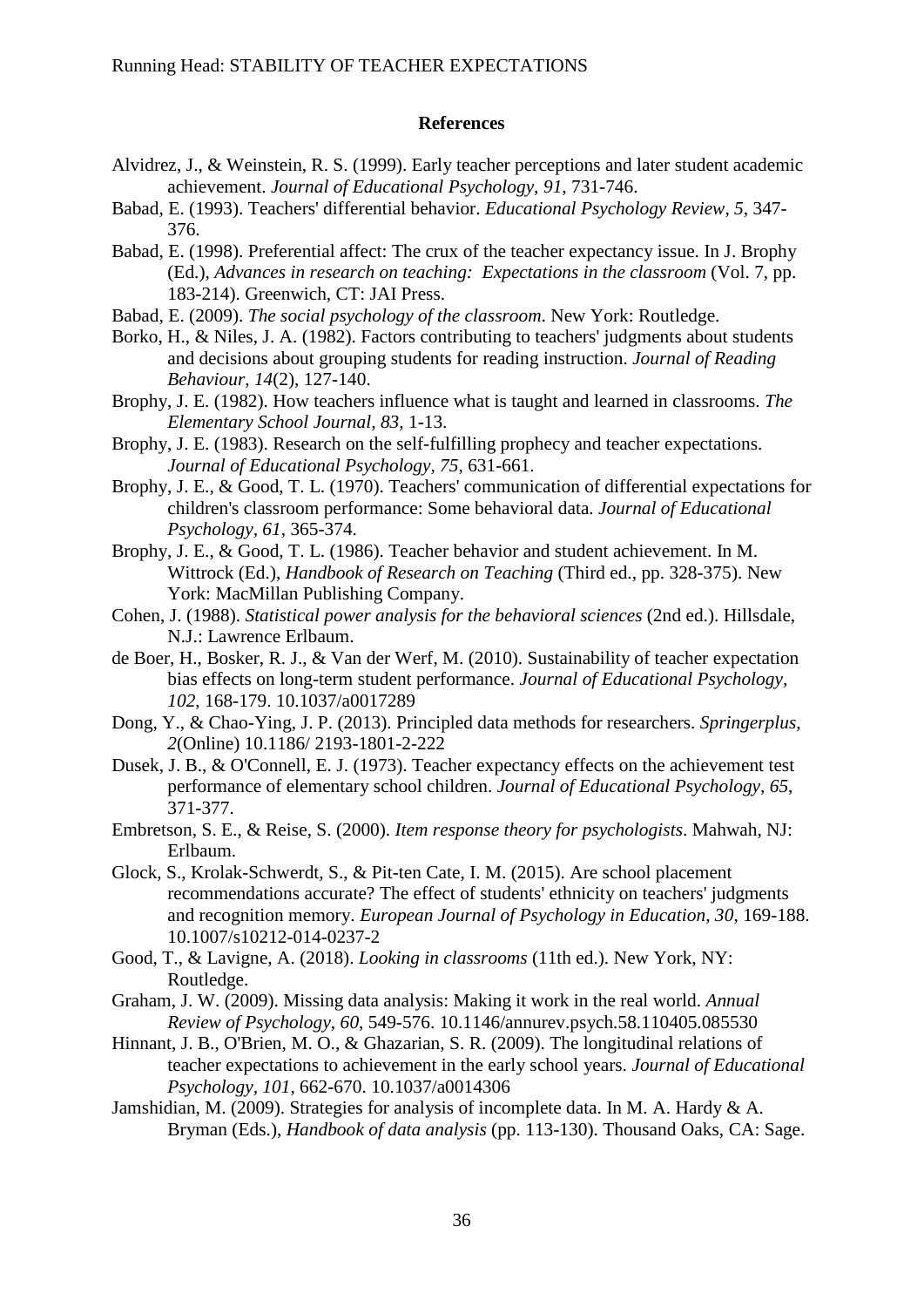- Kuklinski, M. R., & Weinstein, R. S. (2000). Classroom and grade level differences in the stability of teacher expectations and perceived differential treatment. *Learning Environments Research, 3*, 1-34.
- Li, Z., & Rubie-Davies, C. M. (2017). Teachers matter: Expectancy effects in college foreign language classrooms. *Studies in Higher Education, 47*, 2042-2060. 10.1080/03075079.2015.1130692
- Martinek, T. J. (1980). Stability of teachers' expectations for elementary school aged children. *Perceptual and Motor Skills, 51*(3, Pt 2), 1269-1270.
- McKown, C., & Weinstein, R. S. (2008). Teacher expectations, classroom context and the achievement gap. *Journal of School Psychology, 46*, 235-261. 10.1016/j.jsp.2007.05.001
- Meissel, K., Meyer, F., Yao, E. S., & Rubie-Davies, C. M. (2017). Subjectivity of teacher judgments: Exploring student characteristics that influence teacher judgments of student ability. . *Teaching and Teacher Education, 65*, 48-60. org/10.1016/j.tate.2017.02.021

Ministry of Education. (2007). *The New Zealand curriculum*. Wellington: Learning Media

- Moscardini, L. (2015). Primary special school teachers' knowledge and beliefs about supporting learning in numeracy. *Journal of Research in Special Educaitonal Needs, 15*, 37-47. 10.1111/1471-3802.12042
- Rio, N. T. (2017). *Teacher expectations and ethnicity: Student and teacher perspectives.* (Doctor of Philosophy), The University of Auckland, Unpublished doctoral thesis, Auckland.
- Robinson-Cimpian, J. P., Lubienski, S. T., & Ganley, C. M. (2014). Teachers' perceptions of students' mathematics proficiency may exacerbate early gender gaps in achievement. *Developmental Psychology, 50*, 1262-1281. 10.1037/a0035073
- Rosenthal, R., & Jacobson, L. (1968). *Pygmalion in the classroom: Teacher expectation and pupils' intellectual development*. New York: Holt, Rinehart & Winston.
- Rubie-Davies, C. M. (2006). Teacher expectations and student self-perceptions: Exploring relationships. *Psychology in the Schools, 43*, 537-552. 10.1002/pits.20169
- Rubie-Davies, C. M. (2007). Classroom interactions: Exploring the practices of high and low expectation teachers. *British Journal of Educational Psychology, 77*, 289-306. 10.1348/000709906X101601
- Rubie-Davies, C. M. (2008). Teacher beliefs and expectations: Relationships with student learning. In C. M. Rubie-Davies & C. Rawlinson (Eds.), *Challenging thinking about teaching and learning* (pp. 25-39). Haupaugge, NY: Nova.
- Rubie-Davies, C. M. (2010). Teacher expectations and perceptions of student attributes: Is there a relationship? *British Journal of Educational Psychology, 80*, 121-135. 10.1348/000709909X466334
- Rubie-Davies, C. M. (2015). *Becoming a high expectation teacher: Raising the bar*. London: Routledge.
- Rubie-Davies, C. M. (2018). *Teacher expectations in education*. New York, NY: Routledge.
- Rubie-Davies, C. M., & Peterson, E. R. (2011). Teacher expectations and beliefs: Influences on the socioemotional environment of the classroom. In C. M. Rubie-Davies (Ed.), *Educational psychology: Concepts, research and challenges* (pp. 134-149). London: Routledge.
- Rubie-Davies, C. M., & Peterson, E. R. (2016). Relations between teachers' achievement over- and underestimation, and students' beliefs for Maori and Pakeha students. *Contemporary Educational Psychology, 47*, 72-83. 10.1016/j.cedpsych.2016.01.001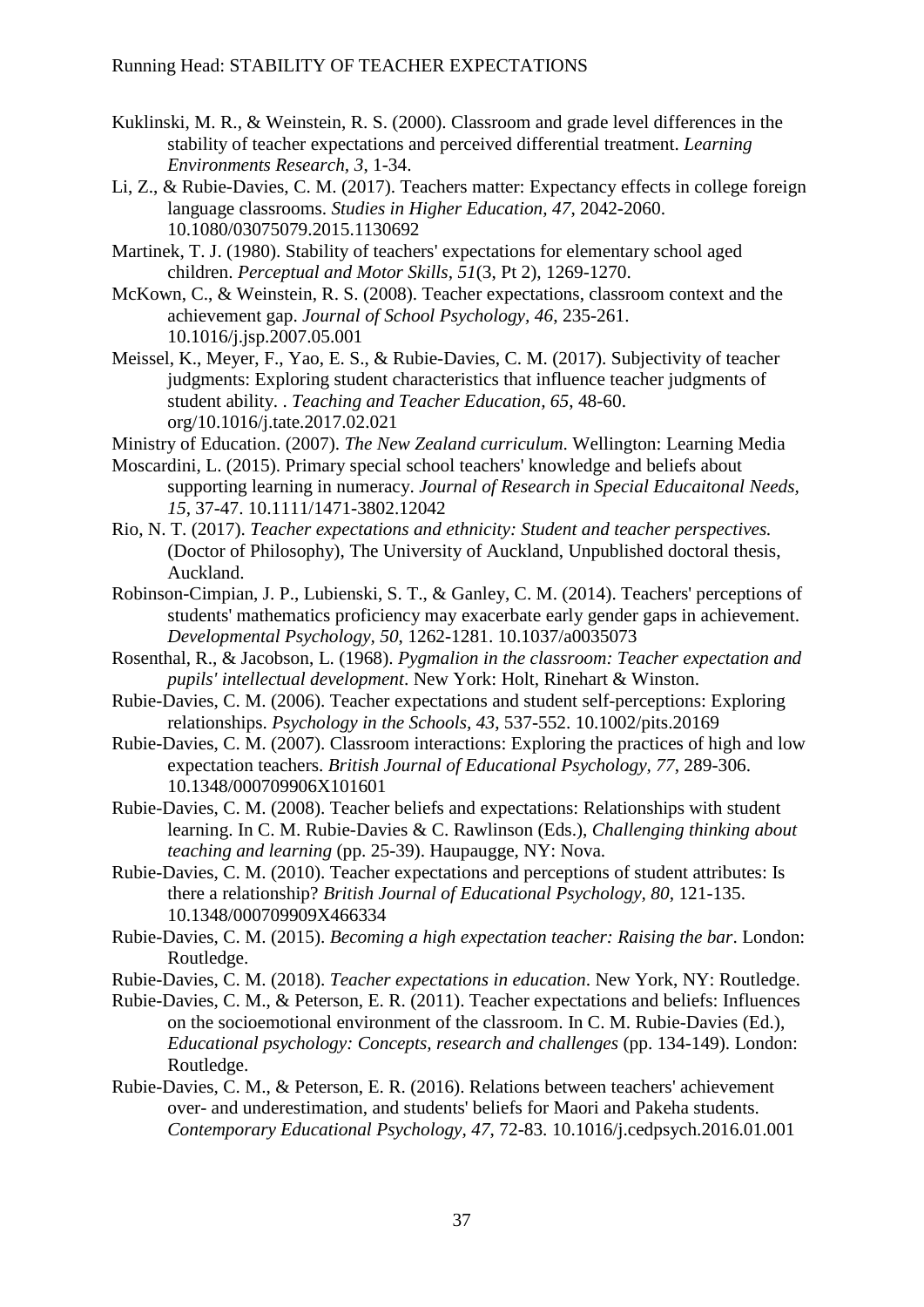- Rubie-Davies, C. M., Weinstein, R. S., Huang, F. L., Gregory, A., Cowan, P., & Cowan, C. (2014). Successive teacher expectancy effects across the early school years. *Journal of Applied Developmental Psychology, 35*, 181-191. 10.1016/j.appdev.2014.03.006
- Tenenbaum, H. R., & Ruck, M. D. (2007). Are teachers' expectations different for racial minority than for European American students? A meta-analysis. *Journal of Educational Psychology, 99*, 253-273.
- Timmermans, A. C., Kuyper, H., & van der Werf, M. P. C. (2015). Accurate, inaccurate or biased teacher expectations. Do Dutch teachers differ in their expectations at the end of primary education? . *British Journal of Educational Psychology, 85*, 459-478. 10.1111/bjep.12087
- Weinstein, R. S. (1993). Children's knowledge of differential treatment in school: Implications for motivation. In T. M. Tomlinson (Ed.), *Motivating students to learn: Overcoming barriers to high achievement* (pp. 197-224). Berkeley, CA: McCutchan.
- Weinstein, R. S. (2002). *Reaching higher: The power of expectations in schooling*. Cambridge, MA: Harvard University Press.
- Weinstein, R. S., & McKown, C. (1998). Expectancy effects in "context": Listening to the voices of students and teachers. In J. Brophy (Ed.), *Advances in Research on Teaching. Expectations in the Classroom* (Vol. 7, pp. 215-242). Greenwich, Connecticut: JAI Press.
- Westphal, A., Becker, M., Vock, M., Maaz, K., Neumann, M., & McElvany, N. (2016). The link between teacher-assigned grades and classroom socioeconomic composition: The role of classroom behaviour, motivation, and teacher characteristics. *Contemporary Educational Psychology, 46*, 218-227. 10.1016/j.cedpsych.2016.06.004
- Woolfolk Hoy, A., Hoy, W. K., & Davis, H. A. (2009). Teachers' self-efficacy beliefs. In K. R. Wentzel & A. Wigfield (Eds.), *Handbook of Motivation in School* (pp. 627-653). New York: Routledge.
- Zhu, M., Urhahne, D., & Rubie-Davies, C. M. (2018). The long-term effect of teacher judgement and differential teacher treatment on students' academic outcomes. *Educational Psychology: An International Journal of Experimental Educational Psychology, 38*, 648-688. 10.1080/01443410.2017.1412399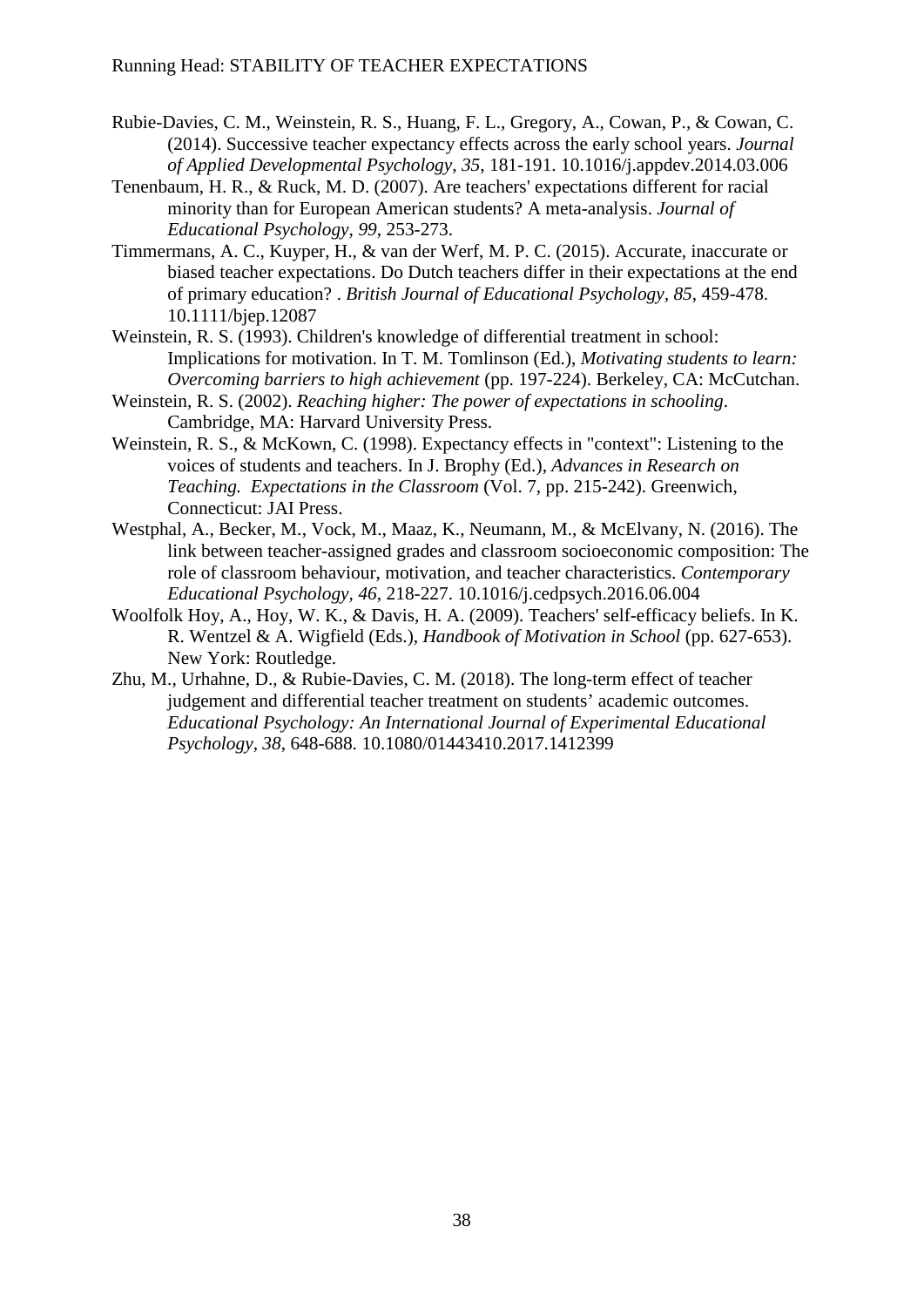| <b>Teacher Demographics (Percentage)</b> |             |                |              |                |                                |      |    |              |  |
|------------------------------------------|-------------|----------------|--------------|----------------|--------------------------------|------|----|--------------|--|
| Gender                                   | Male        |                |              |                | Female                         |      |    |              |  |
|                                          | 27          |                |              |                | 73                             |      |    |              |  |
| Ethnicity                                | European    |                | Māori        |                | Pacific Island Asian and Other |      |    |              |  |
|                                          | 62          |                | 10           |                | 10                             |      | 18 |              |  |
| <b>Teaching Experience</b>               | $1-5$ years |                | $6-10$ years |                | $11-17$ years                  |      |    | $18 + years$ |  |
|                                          | 33          |                | 23           |                | 18                             |      |    | 26           |  |
| <b>School SES</b>                        | Low         |                | Medium       |                | High                           |      |    |              |  |
|                                          | 19          |                | 62           |                | 19                             |      |    |              |  |
| <b>Class Level Taught</b>                | Y4          | Y5             | Y5/6 Y6      |                | Y7                             | Y7/8 | Y8 |              |  |
|                                          | 31          | $\overline{4}$ | 26           | $\overline{4}$ | 10                             | 15   | 11 |              |  |

# Table 1. *Demographics for Teacher Participants* (*N =* 94)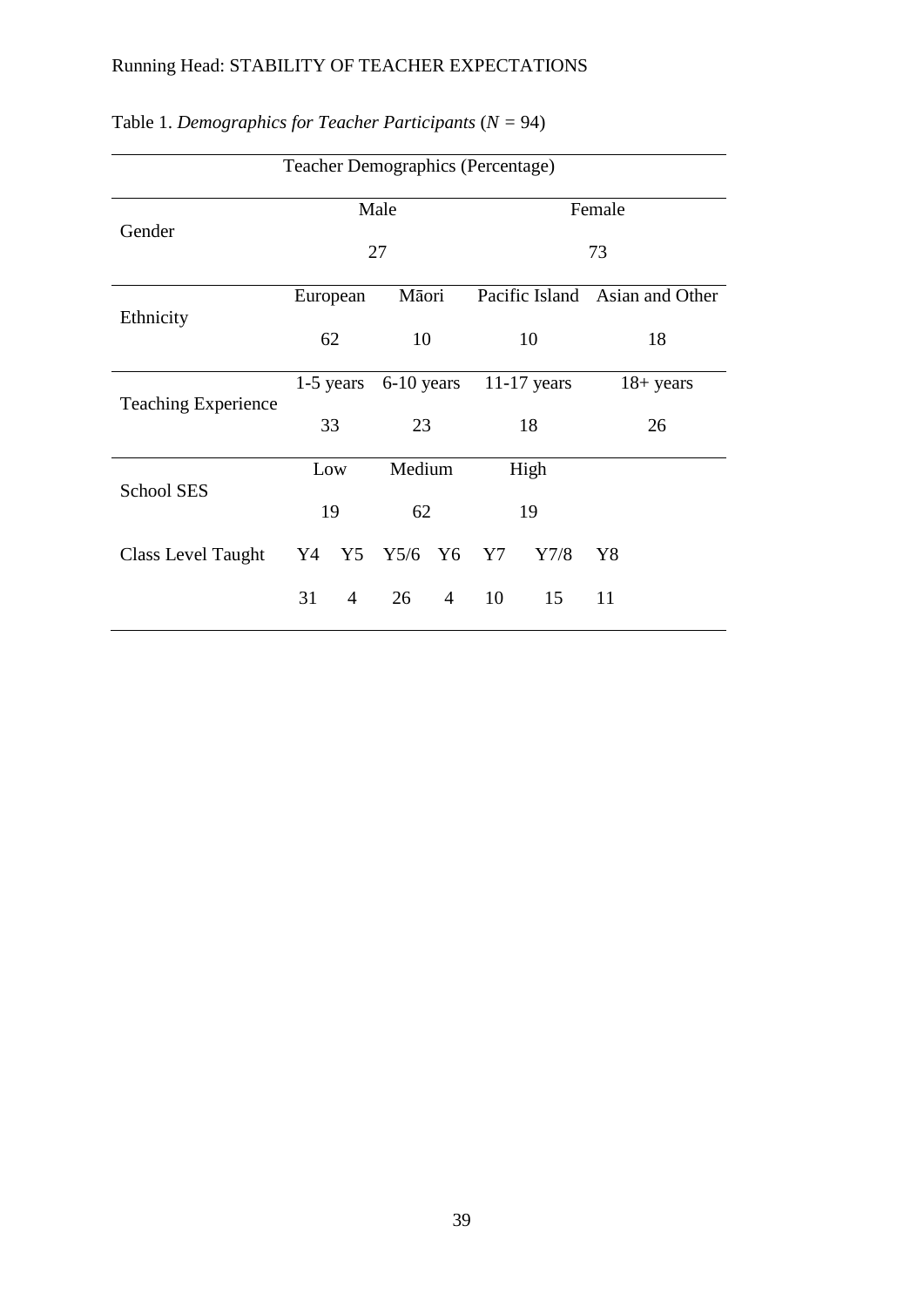| Mathematics             |           |          |         |         |         |          |            |         |  |
|-------------------------|-----------|----------|---------|---------|---------|----------|------------|---------|--|
|                         |           | Year One |         |         |         | Year Two | Year Three |         |  |
|                         |           | Phase 1  | Phase 2 | Phase 3 | Phase 4 | Phase 5  | Phase 6    | Phase 7 |  |
| <b>High Expectation</b> | Mean      | .69      | .71     | .60     | .76     | .81      | .66        | .93     |  |
| $n = 22$                | SD        | .52      | .35     | .31     | .44     | .47      | .45        | .75     |  |
| 1-7 Likert scale        | Mean      | 5.54     | 5.18    | 5.29    | 5.53    | 5.14     | 5.56       | 5.57    |  |
|                         | <b>SD</b> | 1.31     | 1.23    | 1.28    | 1.31    | 1.38     | 1.32       | 1.42    |  |
| Mid Expectation         | Mean      | $-.003$  | $-.03$  | .03     | .02     | .17      | $-.002$    | $-.03$  |  |
| $n=59$                  | SD        | .53      | .32     | .30     | .51     | .55      | .39        | .56     |  |
| 1-7 Likert scale        | Mean      | 4.70     | 4.57    | 4.62    | 4.73    | 4.60     | 4.59       | 4.64    |  |
|                         | SD        | 1.36     | 1.38    | 1.41    | 1.37    | 1.48     | 1.47       | 1.60    |  |
| Low Expectation         | Mean      | $-.84$   | $-.85$  | $-.92$  | $-.56$  | $-.72$   | $-.71$     | $-.71$  |  |
| $n=13$                  | SD        | .49      | .33     | .32     | .26     | .31      | .42        | .90     |  |
| 1-7 Likert scale        | Mean      | 3.85     | 3.34    | 3.68    | 4.24    | 4.13     | 4.14       | 4.27    |  |
|                         | <b>SD</b> | 1.34     | 1.47    | 1.42    | 1.43    | 1.71     | 1.45       | 1.61    |  |
| <b>Total Residual</b>   | Mean      | .00      | .00     | .00     | .00     | .00      | .00        | .00.    |  |
| $n = 94$                | SD        | 1.00     | 1.00    | 1.00    | 1.00    | 1.00     | 1.00       | 1.00    |  |
| Residual range          | Minimum   | $-1.73$  | $-1.40$ | $-1.43$ | $-1.30$ | $-1.13$  | $-1.71$    | $-1.78$ |  |
|                         | Maximum   | 1.80     | 1.09    | 1.02    | 1.51    | 2.56     | 2.08       | 2.44    |  |

Table 2. *Mean Standardised Residuals, Teacher Expectations (original 1-7 Likert scale) and Standard Deviations of Teacher Expectations Overall and by High, Mid, and Low Expectation Groups over Three Years in Mathematics*